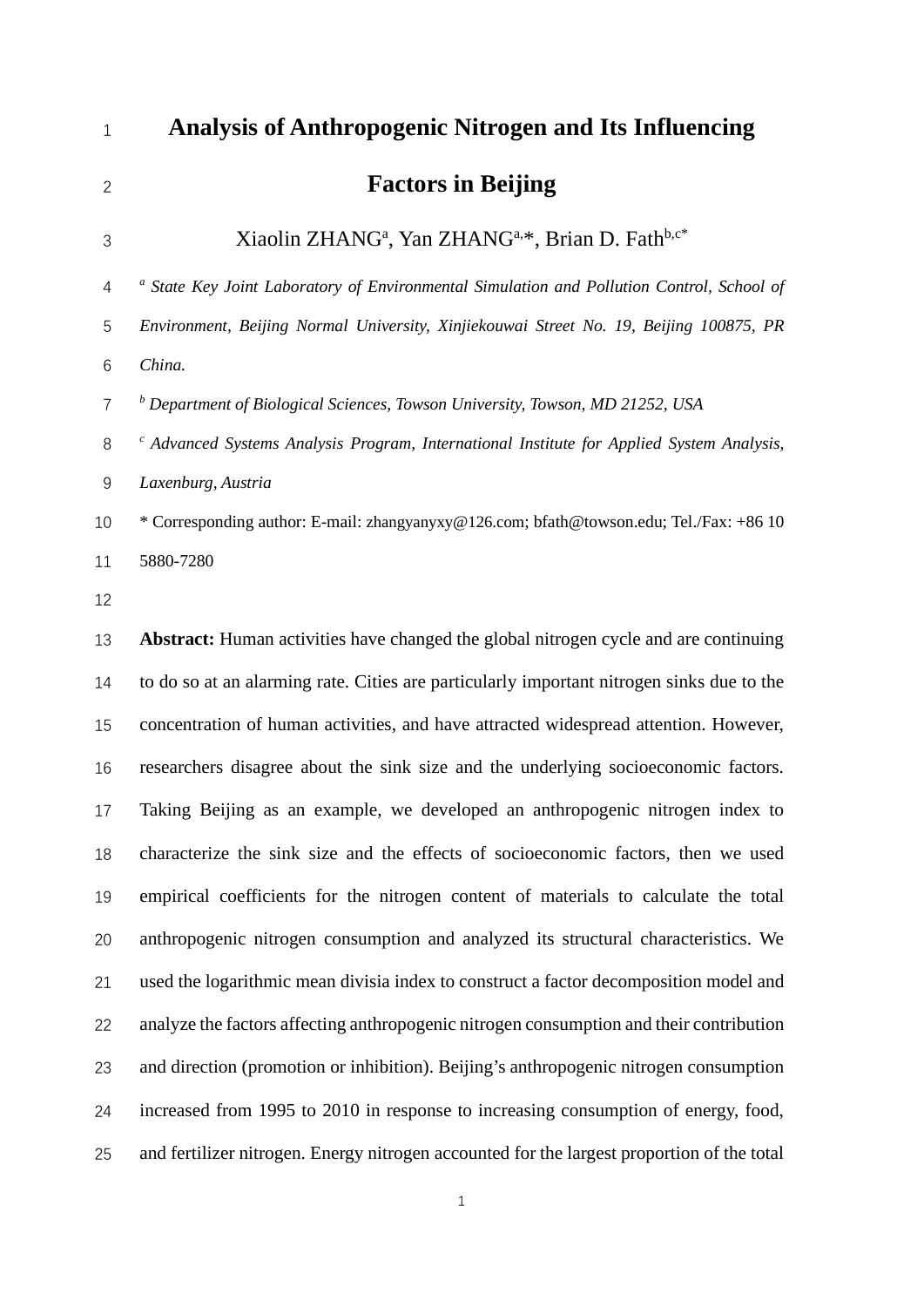| 26 | $(\geq$ 33%) and increased greatly. The proportion of food nitrogen increased from 10% to |
|----|-------------------------------------------------------------------------------------------|
| 27 | 21% during the study period. Subsequent decreases in anthropogenic nitrogen mainly        |
| 28 | resulted from decreased fertilizer nitrogen consumption (to 20% of the total              |
| 29 | consumption) from 2010 to 2015. Of the influencing factors, the inhibitory effect of      |
| 30 | material intensity on Beijing's anthropogenic nitrogen consumption increased from 22%     |
| 31 | to 37% during the study period; the promoting effect of per capita GDP gradually          |
| 32 | weakened, but its contribution remained $>30\%$ of the total. By analyzing the dynamics   |
| 33 | of Beijing's urban anthropogenic nitrogen consumption, we identified the main             |
| 34 | socioeconomic drivers, thereby providing scientific support for exploring nitrogen        |
| 35 | consumption patterns during different urban development stages and for the activities     |
| 36 | required to regulate nitrogen consumption.                                                |
| 37 | Key words: anthropogenic nitrogen, urban metabolism, consumption, influencing             |
| 38 | factors, LMDI method, Beijing                                                             |
| 39 |                                                                                           |
| 40 |                                                                                           |
| 41 |                                                                                           |
| 42 |                                                                                           |
| 43 |                                                                                           |
| 44 |                                                                                           |
| 45 |                                                                                           |
| 46 |                                                                                           |
| 47 |                                                                                           |
| 48 |                                                                                           |
| 49 |                                                                                           |
| 50 |                                                                                           |
| 51 |                                                                                           |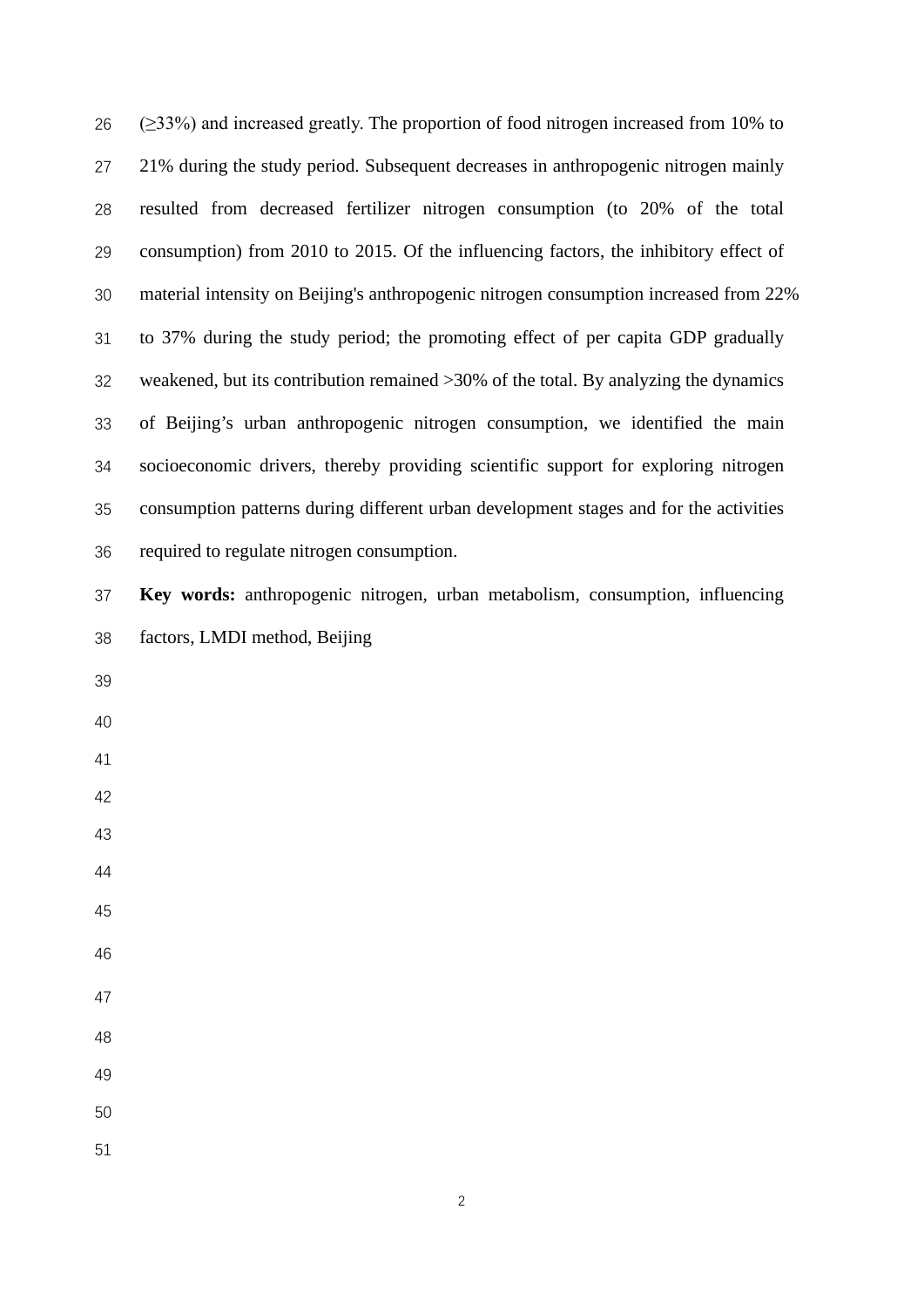# **1. Introduction**

 During the 145 years from 1860 to 2005, the world's rate of anthropogenic nitrogen production increased by more than 12 times (Galloway et al., 2008), and 55 human reactive nitrogen sources are  $\sim$  5-fold greater than natural sources in 2002 (Galloway et al., 2015). Human activities significantly affected the global nitrogen cycle. Unfortunately, this high nitrogen consumption has caused many ecological and environmental problems (Billen et al., 2013, Gao et al., 2019). For example, global NH3 59 and  $NO<sub>x</sub>$  emission caused by food and energy production increased nearly threefold between 1860 and 1990 (Galloway et al., 2004), adversely affecting human health and regional sustainability (Luo et al., 2018). Due to the high concentration of people and socioeconomic activities that occurs in cities, these problems become particularly prominent at the scale of cities, and cities have become global hotspots of concern (Gu et al., 2009). Urban areas account for 50% of all waste, generate 60 to 80% of all greenhouse gas emissions, and consume 75% of natural resources, yet occupy only 3% of the Earth's surface (UN-DEAS, 2015).

 Beijing, China, is a global megacity whose high nitrogen inputs and nitrogen pollution cannot be ignored. In 2015, Beijing's urban per capita food expenditure (7584 yuan/person) was 1.6 times the national average (4814 yuan/person) (BMBS, 2016; NBSC, 2016d). Beijing's urban per capita energy consumption (3.2 tonnes coal equivalent [tce]/person) was 1.1 times the national average (2.9 tce/person) (NBSC, 2016a). Increasing consumption of food and energy due to increasing urbanization and socioeconomic development greatly increased nitrogen inputs, leading to serious 74 nitrogen pollution. The  $NO<sub>x</sub>$  emissions from Beijing residents (19 143.0 t) was 3.9 times the national average urban emission (4931.1 t) and the emission of ammonia and its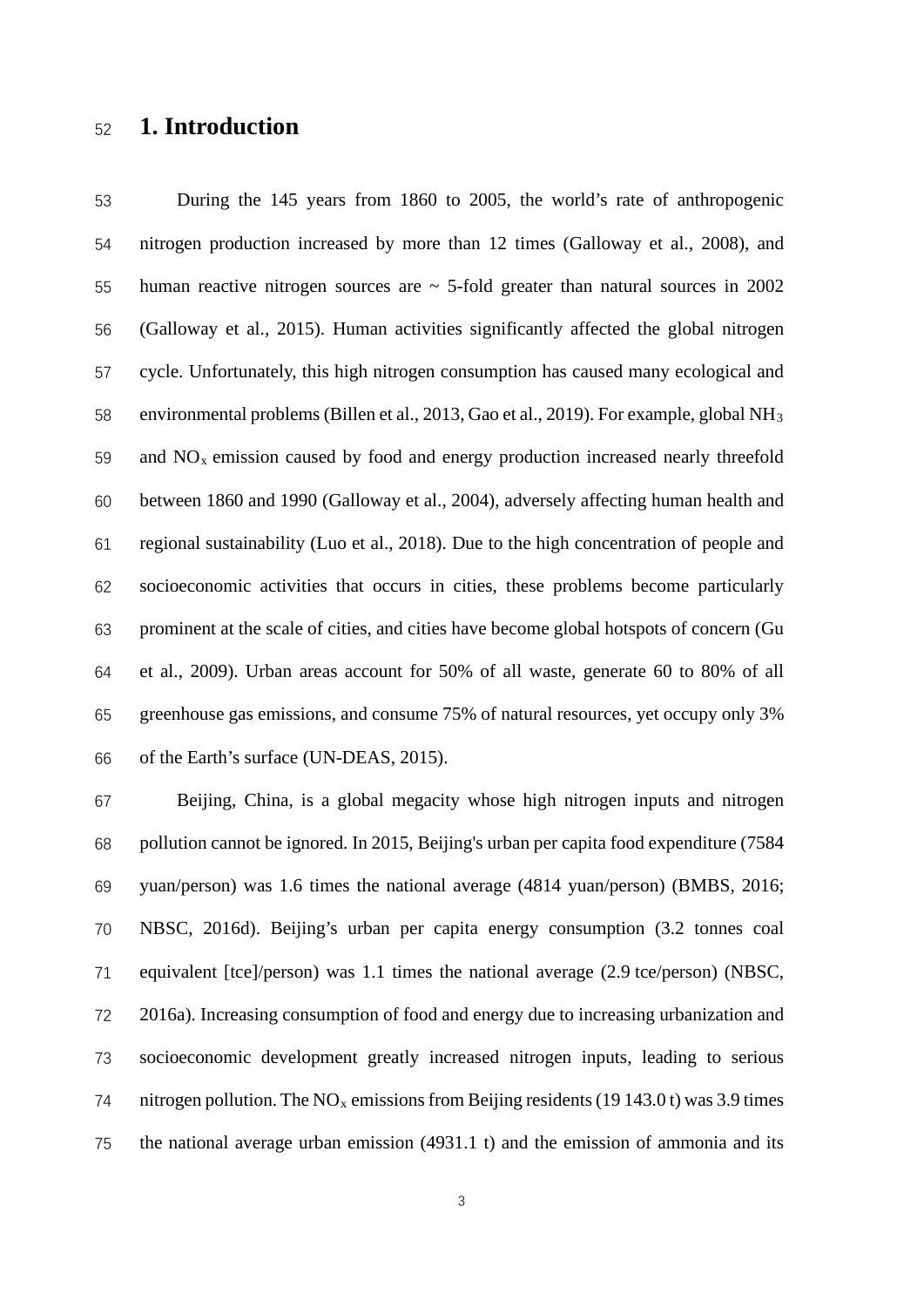discharge into water by residents of Beijing (11 564.0 t) was 1.3 times the national average urban emission (9172.6 t) (NBS and MEP, 2016). To control Beijing's nitrogen pollution, we need to calculate the nitrogen consumption from the various sources, clarify the structural characteristics of this consumption, and identify the main factors that influence nitrogen consumption in Beijing. This knowledge will let managers propose targeted policy recommendations to improve urban metabolic flows that lead to healthier conditions for the citizens and the global nitrogen cycle.

 Researchers have proposed a range of indicators for characterizing nitrogen consumption to meet different research purposes. Agricultural researchers have proposed indicators for nitrogen input in agricultural activities. For example, Jordan & Weller (1996) proposed net anthropogenic nitrogen input. Billen et al. (2007) proposed the concept of artificial autotrophic nitrogen and heterotrophic nitrogen, which reflect the nutrient inputs in the early stage of agricultural production, local agricultural production activities, and the population's geographical distribution (Zhang et al., 2016b). Other researchers have proposed indicators for characterizing the nitrogen inputs of the socioeconomic system. For example, Deng et al. (2007) and Ma et al. (2010) used a similar partitioning method to classify regional nitrogen inputs into reactive nitrogen and recirculating nitrogen. However, Ma et al. (2010) called reactive nitrogen "new nitrogen" and did not incorporate atmospheric deposition of nitrogen into the pool of circulating nitrogen.

 As the scale and intensity of human activities has increased, anthropogenic nitrogen indexes have been developed to quantify these flows. For example, in a century-scale analysis of the creation and fate of reactive nitrogen in China, Cui et al. (2013) accounted for biological nitrogen fixation, industrial nitrogen fixation, and fossil fuel combustion as anthropogenic nitrogen. The accounting system of Gu et al. (2012)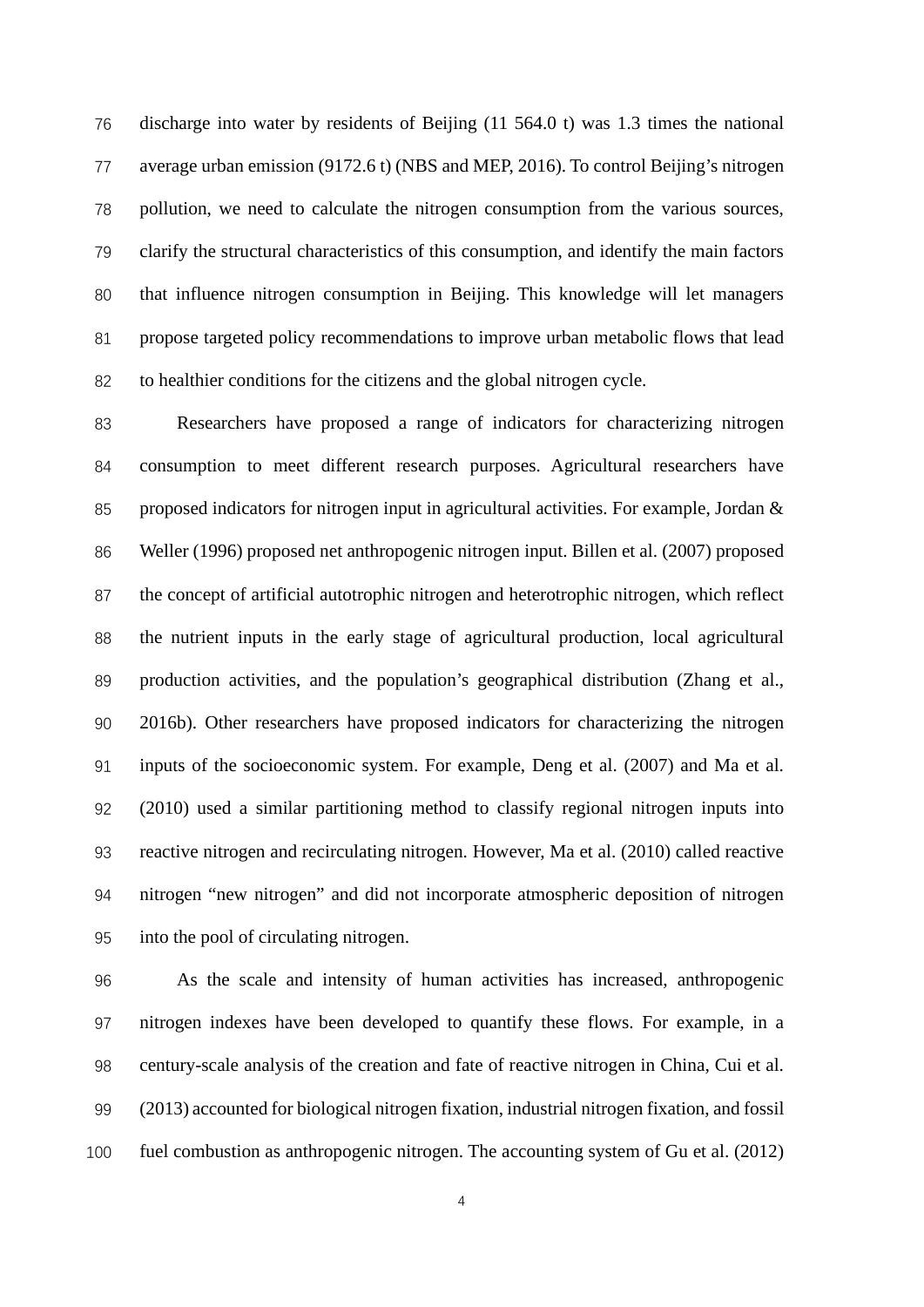was more detailed; they noted that an anthropogenic nitrogen index should include fossil fuel nitrogen, fertilizer nitrogen, industrial nitrogen (e.g., in nylon, plastics, paints, and dyes), nitrogen imports in food and livestock feed, and biological nitrogen fixation, as these sources are closely related to human activities. They also studied the impact of the urbanization process on the forms of nitrogen in Shanghai, China, and dynamic mechanisms responsible for changes in these forms. The anthropogenic nitrogen index proposed by Gu et al. was relatively comprehensive, but they did not separate biological nitrogen fixation (natural nitrogen fixation) from agricultural nitrogen fixation. In contrast with Gu et al.'s accounting system, Gao et al. (2014 a) did not consider fossil fuels and industrial nitrogen in their net anthropogenic nitrogen index, but included atmospheric nitrogen deposition and applied it to the calculation of nitrogen flows for 358 regional-level municipal administrative units in mainland China. The same accounting system was also applied to the net anthropogenic nitrogen input in a study in the Victoria Basin in East Africa (Zhou et al. 2014) and the Huaihe River Basin in China (Zhang et al. 2016a). In addition, unlike previous studies, Luo et al. (2018) considered nitrogen in industrial use, human consumption, and agriculture, and the nitrogen recovered by the waste management system in coupled human–environment nitrogen flows in China.

 The dynamic changes in anthropogenic nitrogen consumption indicators are driven by changes in socioeconomic factors. Two main methods for analyzing the factors that influence nitrogen consumption have been widely used: correlation analysis and factor analysis. Yu et al. (2012) used Pearson's correlation coefficient to analyze the effects of factors such as per capita disposable income, Engel's coefficient, a food price index, the university-level population, and the average household population on food nitrogen consumption in Xiamen, China. Similarly, Gao et al. (2018) used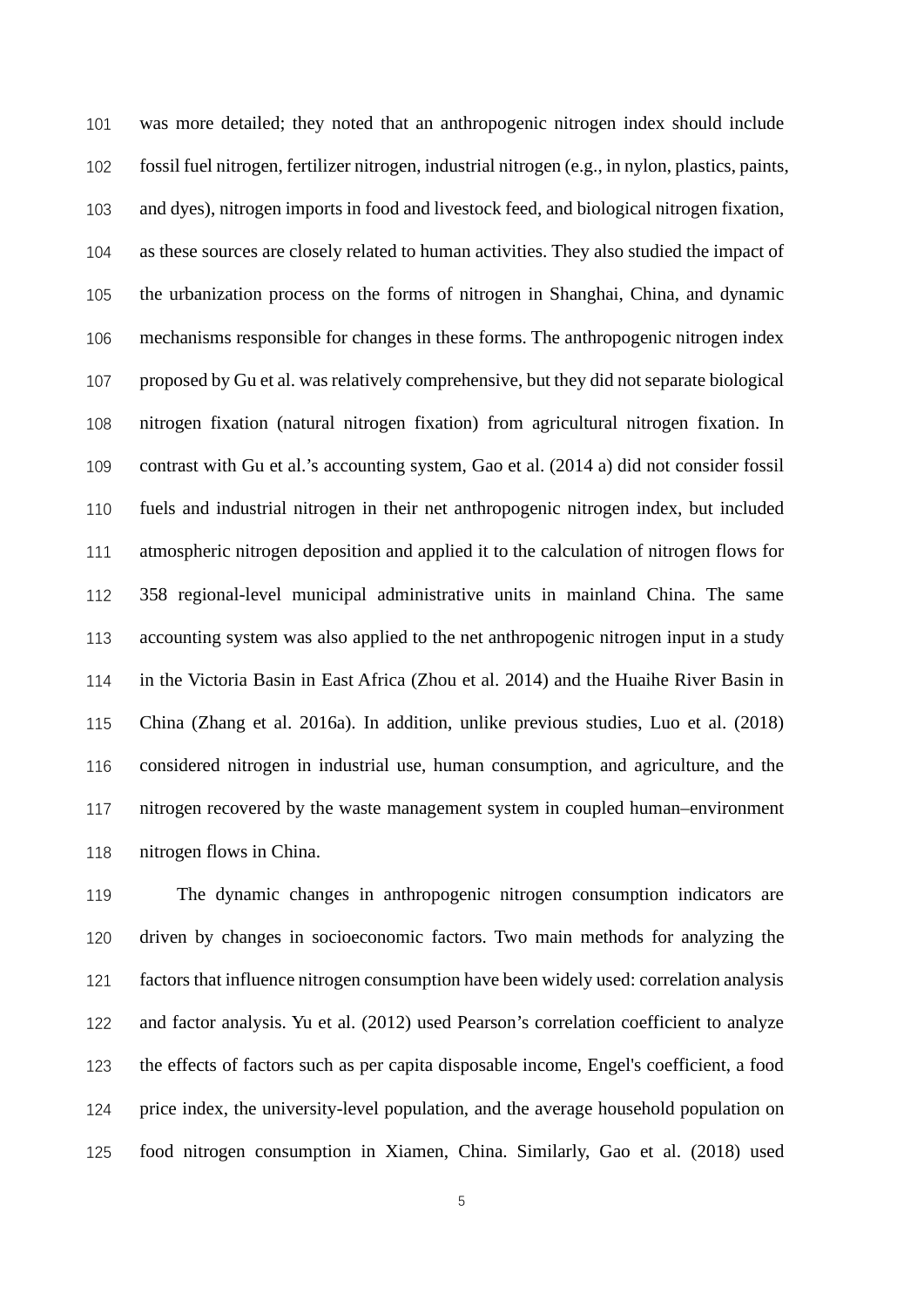correlation analysis to study the effects of population growth, dietary changes, and urban–rural migration on China's food nitrogen consumption. Correlation analysis provides a flexible approach, but cannot comprehensively consider and quantify the relative contribution of each factor. Factor analysis can accomplish both goals, and among the available methods, structural decomposition analysis and index decomposition analysis are the most common methods. Structural decomposition analysis has certain limitations to its application because the data is based on input– output tables, and this data is only available for a limited period in most regions, and the decomposition results have residuals. The logarithmic mean divisia index (LMDI) method, which is a form of index decomposition analysis, has the advantages of using available data, performing a full decomposition of that data, having no residuals, being easy to use, and being consistent with both multiplicative and additive decomposition (Gu, 2011). Thus, it offers many advantages over simple correlation analysis and other factor decomposition methods (Ang, 2004).

 In the context of nitrogen, the LMDI method has mainly been applied to nitrogen pollutant emission, with the goal of decomposing the factors that drive nitrogen emission in terms of their structure, scale, efficiency, and intensity, while also accounting for social and technological improvements. The structural effects used in previous studies always included factors related to the economic and energy structure of the system being studied (Wang, 2017) and its industrial structure (Lei et al., 2012). The scale effect included factors such as the economic scale (Jia et al., 2017), population (Gao et al., 2014b), and industrial scale (Li et al., 2012). The use of other effects has been relatively rare, and mainly included factors such as energy efficiency (Ding et al., 2017), energy intensity (Wang, 2017), and technological improvement (Pang et al., 2013). Since emission results from consumption, analyzing the different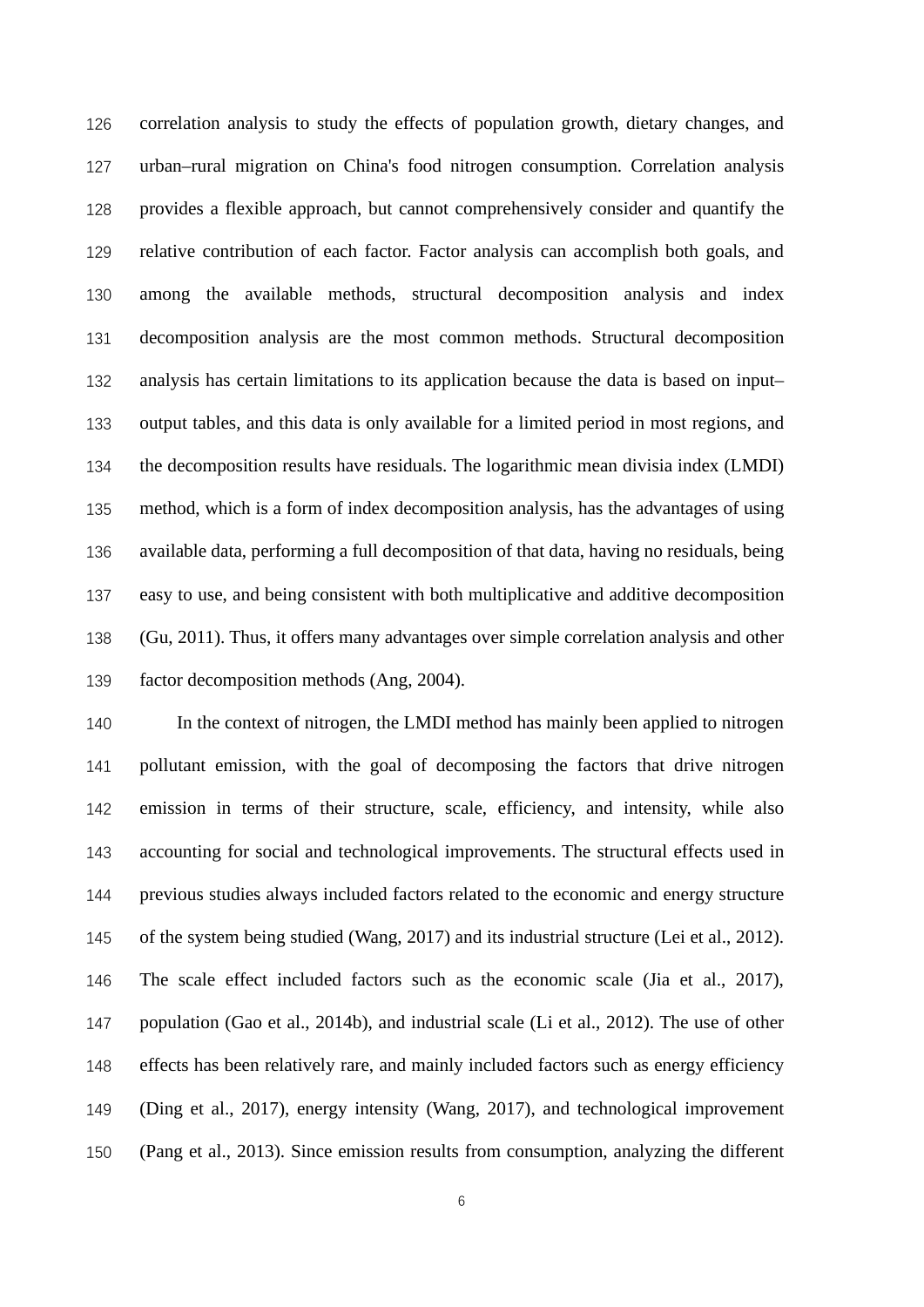factors that influence emission can provide a reference for research on nitrogen consumption. Liu et al. (2014) used the LMDI method to study the contribution rates and the promotion or inhibition effects of factors such as population, economic scale, nitrogen consumption intensity, and food efficiency on regional food nitrogen consumption.

 Previous studies using the LMDI method to study the factors that influence nitrogen consumption began with the discharge end to explore the causes of nitrogen pollution. However, emissions are usually derived from consumption. From the perspective of consumption, researchers most often try to predict future nitrogen problems, and their predictions can be used to guide efforts to solve the problem of excessive resource consumption and thus reduce nitrogen pollution. However, few scholars have combined the consumption of all types of urban anthropogenic nitrogen with the LMDI method to study the influencing factors. Liu et al. (2014) used the LMDI method to study the contribution ratio and direction of factors such as population, economic scale, nitrogen consumption intensity and food efficiency to regional food nitrogen consumption, but the type of nitrogen studied is too singular. Table S1 summarizes the history of previous research on nitrogen flows.

 To provide some of the missing knowledge, we designed the present study to start with consumption and develop an anthropogenic nitrogen index that characterizes the most important nitrogen sinks affected by socioeconomic factors. We studied the changes of total anthropogenic nitrogen consumption and its structural characteristics in Beijing from 1995 to 2015. We used the LMDI method to construct a factor decomposition model that included six factors: 1) the nitrogen content of the material, 2) the material intensity (i.e., the material consumption per unit of the output value), 3) the industrial structure, 4) the per capita GDP, 5) the material consumption structure,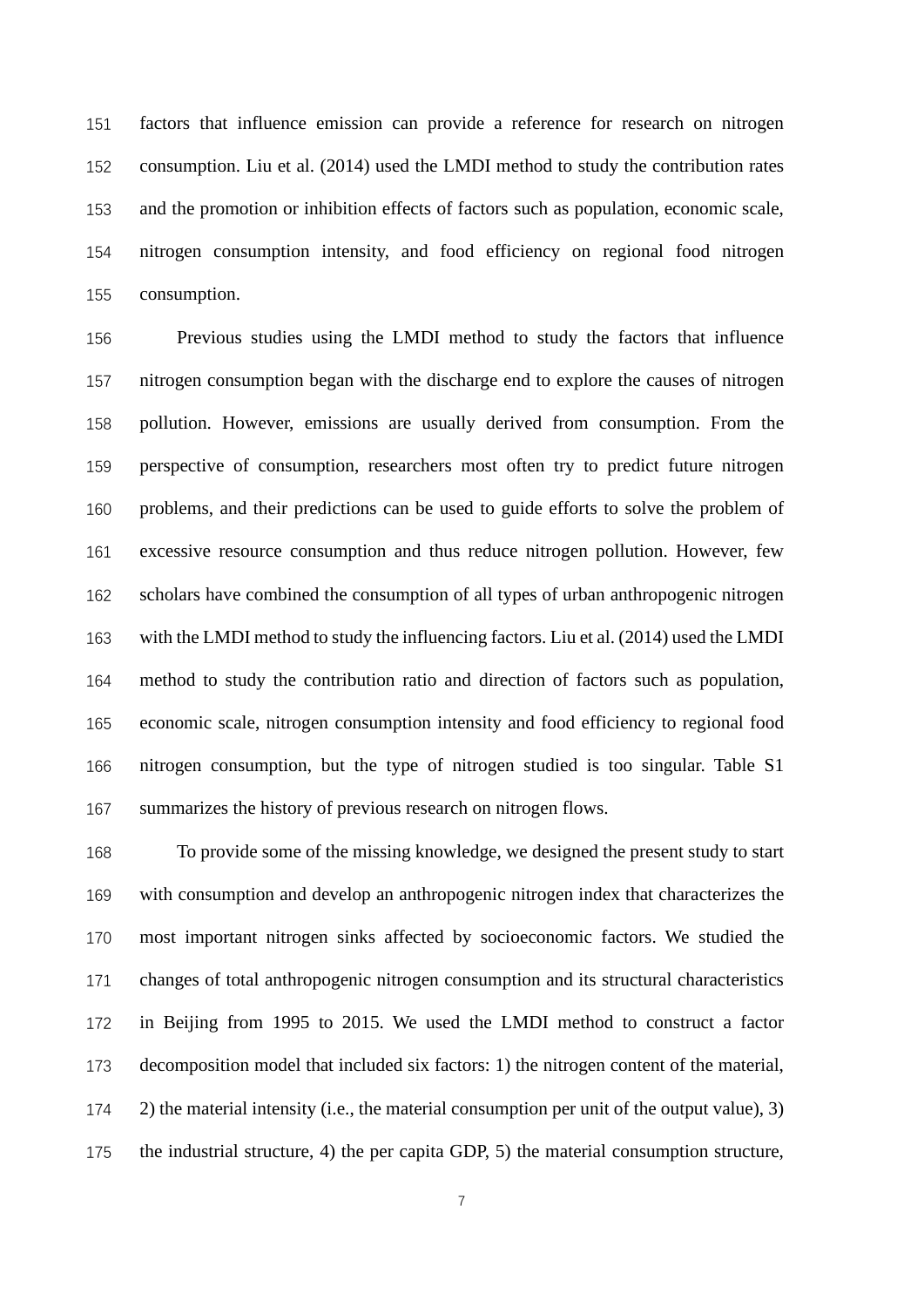and 6) the population. These factors represent the intensive and extensive aspects of Beijing nitrogen consumption in the context of current structural considerations. We chose these factors based on our knowledge of Beijing's current situation, the problems it is facing as a result of urban development, and the availability of reliable and comparable data for the whole study period. We then examined this data to identify the main factors that promoted or inhibited Beijing's consumption of reactive nitrogen. The results provide scientific support for developing policies to control nitrogen consumption, with the goal of promoting healthy and stable development of Beijing's nitrogen system.

# **2. Methodology**

 In this study, we focused on Beijing's nitrogen consumption and changes in its structural characteristics. We also focused on the main factors that influence Beijing's nitrogen consumption and changes in their relative importance over time. We used empirical coefficients for the nitrogen content of materials and statistical analysis to calculate the inputs of anthropogenic nitrogen to Beijing's urban system from 1995 to 2015 to reflect the changes of total nitrogen consumption and their structural characteristics. We used the LMDI method to construct a factor decomposition model, and used the model to analyze the contribution of socioeconomic factors to anthropogenic nitrogen consumption, and the strength of their promotion or inhibition of the N flows (Fig. 1).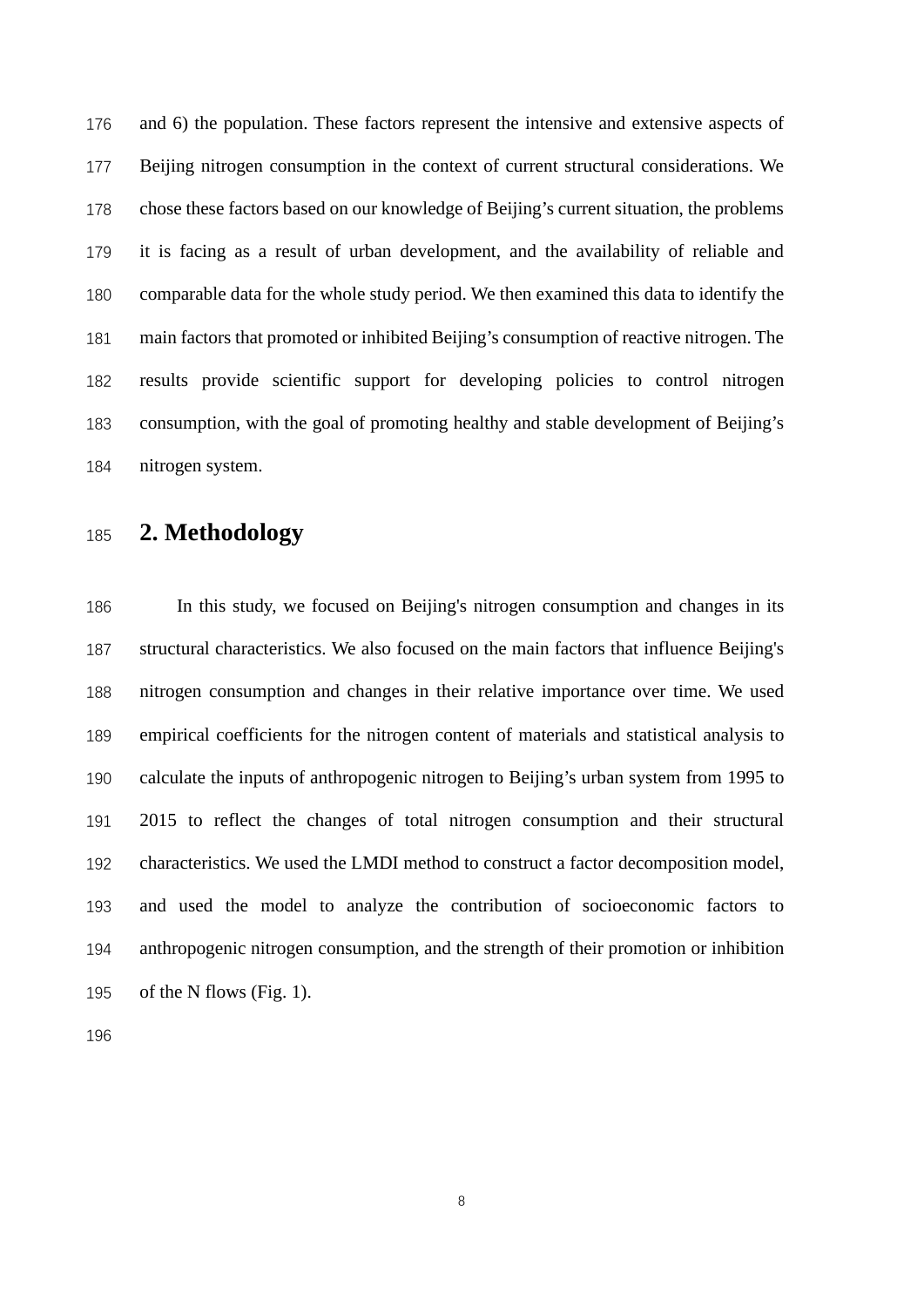

**Fig. 1**. Overview of the steps in the research.

#### **2.1 Accounting for anthropogenic nitrogen consumption**

201 The anthropogenic nitrogen index  $(N_a)$  is composed of the amount of energy nitrogen (*N*energy, primarily from combustion of fossil fuels), food nitrogen (*N*food), fertilizer nitrogen (*N*fertilizer), livestock feed nitrogen (*N*feed), and inorganic nitrogen (*N*inorganic):

$$
N_a = N_{\text{energy}} + N_{\text{food}} + N_{\text{fertilizer}} + N_{\text{feed}} + N_{\text{inorganic}}
$$

(1)

 Based on this nitrogen accounting, we analyzed Beijing's total input of anthropogenic nitrogen and the dynamic changes of the five anthropogenic nitrogen components from 1995 to 2015. We calculated the quantity of nitrogen in each kind of nitrogen input by multiplying the consumption data for materials in each category by an empirical coefficient that defined the nitrogen content of the materials (Table 1). Table S2 provides these coefficients or their sources for all the materials other than fuels and food that we evaluated. We obtained most of our data from government statistical 214 vearbooks, and we obtained the nitrogen content of the materials from previous research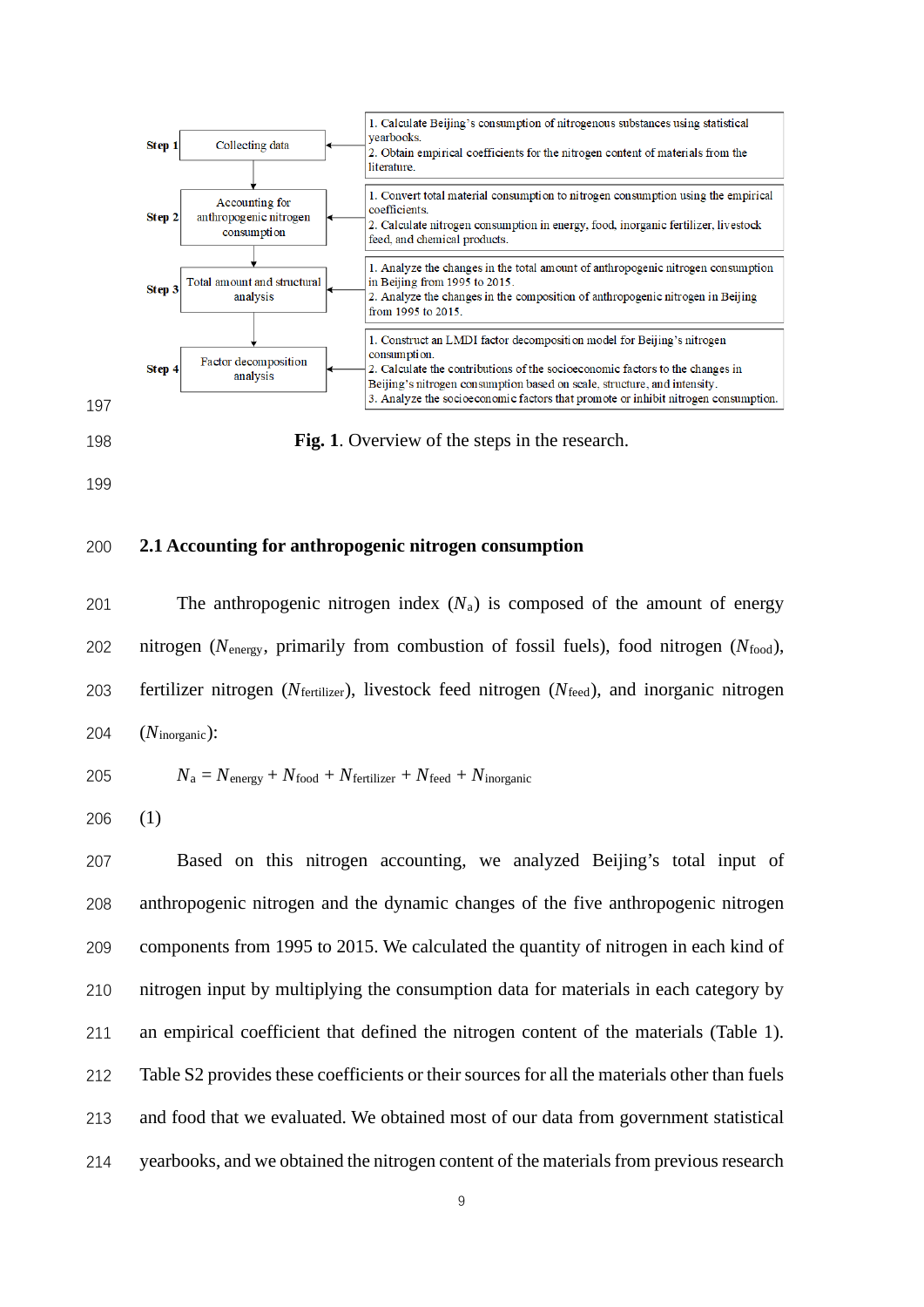| 215 | results. To more accurately and comprehensively calculate the amount of nitrogen         |
|-----|------------------------------------------------------------------------------------------|
| 216 | consumed by energy combustion, we used the $NOx$ emission data and Asian fuel $NOx$      |
| 217 | emission factors that were closest to Beijing's emission levels (Kato and Akimoto,       |
| 218 | 1992). Table S3 provides the emission factor values we used for different types of fuel. |
| 219 | Table S4 provides these factors for food. The nitrogen content of fertilizers was the    |
| 220 | average nitrogen content reported for Chinese compound fertilizers (Ti et al., 2012).    |
| 221 | Because most nitrogen fixation by Chinese crops results from fertilizer nitrogen (Gao    |
| 222 | et al., 2014a), and because nitrogen-fixing leguminous crops represent less than 5% of   |
| 223 | Beijing's total crop area (BMBS and NBS, 1996-2016), we did not include biological       |
| 224 | nitrogen fixation in our calculations.                                                   |
| 225 |                                                                                          |
| 226 |                                                                                          |
| 227 |                                                                                          |
| 228 |                                                                                          |
| 229 |                                                                                          |
| 230 |                                                                                          |
| 231 |                                                                                          |
| 232 |                                                                                          |
| 233 |                                                                                          |
| 234 |                                                                                          |
| 235 |                                                                                          |
| 236 |                                                                                          |
| 237 |                                                                                          |
| 238 |                                                                                          |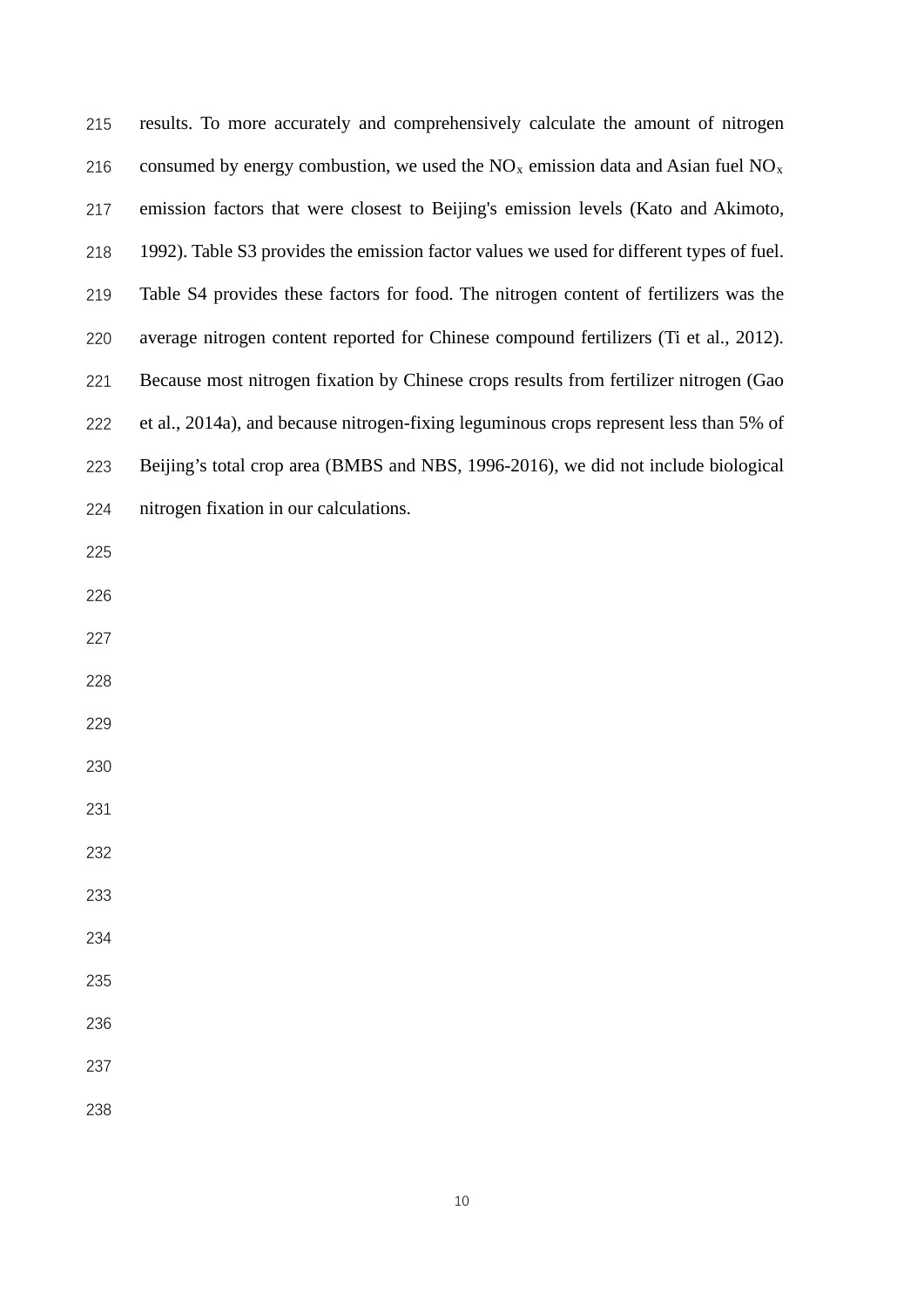| <b>Table 1</b> Accounting formulas and data source used to quantify anthropogenic nitrogen |
|--------------------------------------------------------------------------------------------|
|                                                                                            |

| <b>Categories</b>      |                                     | <b>Calculation</b><br>formula          | Data description                                                                    | <b>Data Sources</b>                                          |
|------------------------|-------------------------------------|----------------------------------------|-------------------------------------------------------------------------------------|--------------------------------------------------------------|
| $N_{\rm fertilizer}$   |                                     | $D_1\times P_1$                        | $D_1$ : Fertilizer consumption                                                      | NBSC, 2016d                                                  |
|                        |                                     |                                        | $P_1$ : Fertilizer nitrogen content                                                 | Table S <sub>2</sub>                                         |
| $N_{\rm feed}$         | $N_{\rm pet}$                       | $D_4 \times D_5 \times 365 \times P_4$ | $D_4$ : Number of pets per person                                                   | <b>EBCAIY, 2016</b>                                          |
|                        |                                     |                                        | $D_5$ : Beijing's population                                                        | BMBS and NBS, 1996-2016                                      |
|                        |                                     |                                        | $P_4$ : Feed nitrogen consumption / pet / day                                       | Table S <sub>2</sub>                                         |
|                        | $N_{\rm livestock}$<br>&<br>poultry | $D_6\times P_5\times P_6$              | $D_6$ : Number of livestock and poultry                                             | NBSC, 2016c, EBCAIY, 2016; MAC, 2016                         |
|                        |                                     |                                        | $P_5$ : Feed nitrogen consumption of livestock and poultry /<br>animal / day        | Table S2                                                     |
|                        |                                     |                                        | $P_6$ : The number of days of breeding of various types of<br>livestock and poultry | Table S2                                                     |
|                        | $N_{\text{fisheries}}$              | $D_7\times P_7$                        | $D_7$ : Aquatic product production                                                  | MAC, 2016                                                    |
|                        |                                     |                                        | $P_7$ : Empirical coefficient for N content                                         | Table S <sub>2</sub>                                         |
| $N_{\text{energy}}$    |                                     | $\sum D_{sf} \times P_{sf}$            | $D_{sf}$ : consumption of fuel type f in sector s                                   | NBSC, 2016a; NBSC, 2016b                                     |
|                        |                                     |                                        | $P_{sf}$ : NOx emission factors of fuel type f in sector s                          | Table S3                                                     |
| $N_{\rm food}$         |                                     | $\Sigma D_m \times P_m$                | $D_m$ : consumption of food type m                                                  | BMBS and NBS, 1996-2016, NBSC, 2016c,<br><b>EBCAIY, 2016</b> |
|                        |                                     |                                        | $P_m$ : nitrogen content of food type m                                             | Table S4                                                     |
| $N_{\text{inorganic}}$ |                                     | $D_5\times P_8$                        | $D_5$ : Beijing's population                                                        | BMBS and NBS, 1996-2016                                      |
|                        |                                     |                                        | $P_8$ : industrial nitrogen flux per person                                         | Table S <sub>2</sub>                                         |

240 Sectors (*s*) include Household, Industry, Services, Construction, Transportation, and Other. Energy types(*f*) include coal, coke, crude oil, gasoline, kerosene, diesel,

241 residual oil, liquefied petroleum gas, natural gas, gasworks gas, and refinery gas. Food types (*m*) include cereals, beans, vegetables, fruits, pork, beef, milk, mutton,

242 eggs, and aquaculture products.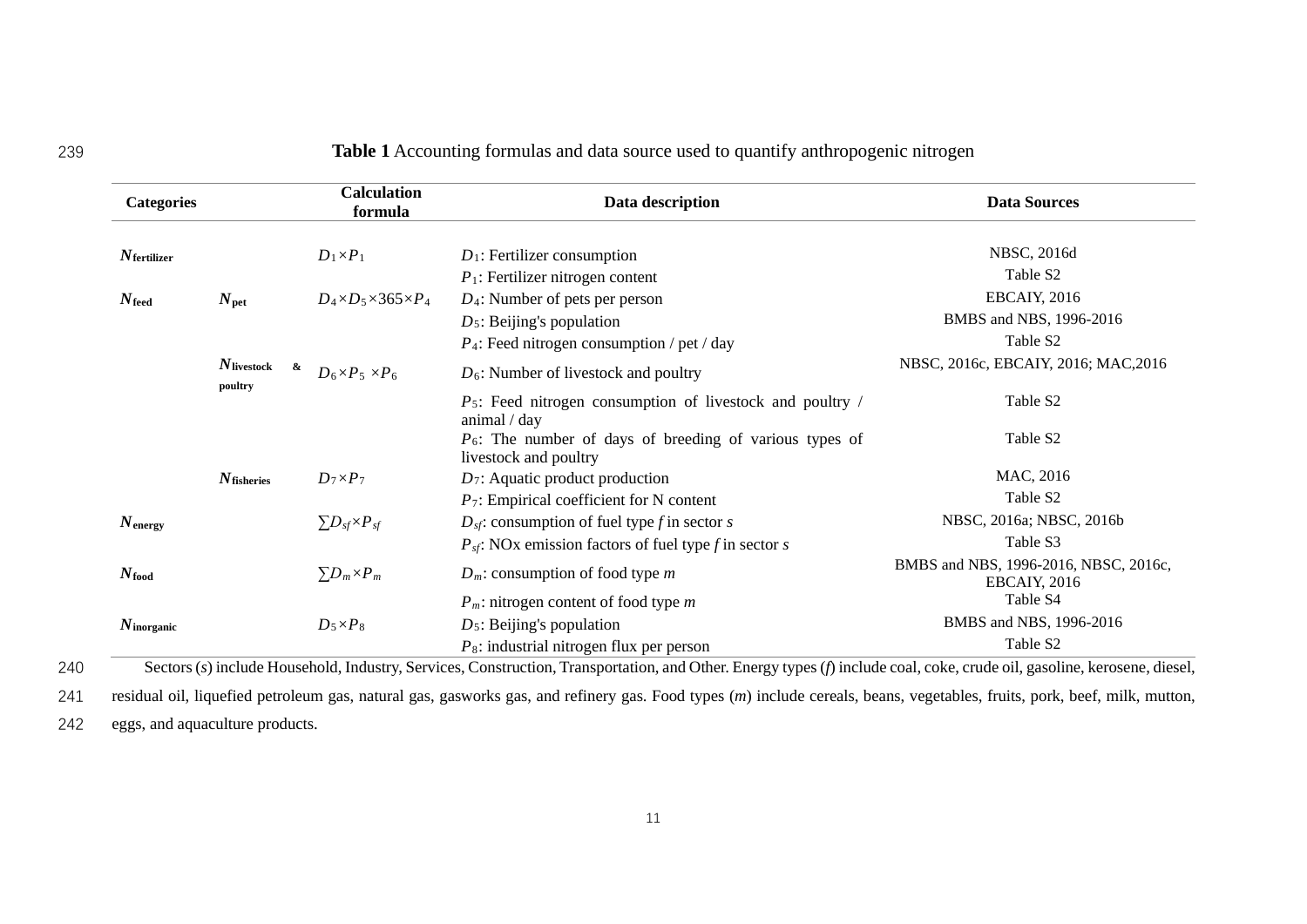#### 243 **2.2 Constructing the nitrogen factor decomposition model**

 We used the LMDI method to construct a complete decomposition model for the factors responsible for the changes of anthropogenic nitrogen consumption. As a global megacity, Beijing has a high concentration of socioeconomic activities and a large population. The per capita GDP and the population are therefore the factors that we need to consider to account for the intensity of these activities. In addition, Beijing is in a critical period of industrial transformation (e.g., closing industries with high energy consumption or moving them to other parts of the country) and upgrading industries through technological innovation; thus, the industrial structure must also be considered. The city's high-intensity socioeconomic activities and deep industrial transformation change the pressure created by resource consumption and its environmental impacts. Therefore, reduced consumption of materials has become an urgent task, and material intensity (the consumption of a material per unit output) has become a factor that must be considered. In addition, the variety of urban industries, the complex dietary structure of residents, and differences in consumption levels all affect the consumption structure of materials, so we focused on the material consumption structure. Based on this review, we identified the effects of six factors: 1) the nitrogen content of each material, 2) the material consumption intensity, 3) material consumption structure, 4) industrial structure, 5) per capita GDP, and 6) population on the changes of Beijing's anthropogenic nitrogen.

263 We also examined the direction of the effect to determine whether these factors 264 promoted or inhibited nitrogen consumption  $(C_N)$ . The calculation formula is as follows:

265 
$$
C_{\rm N} = \sum_{ij} N_{ij} = (\sum_{i=1}^{N_i} N_i) \times \frac{M_i}{M_j} \times \frac{M_j}{G_j} \times \frac{G_j}{G} \times \frac{G}{P} \times P
$$
 (2)

266 Where *Nij* represents the amount of N in the *i*-th material from the *j*-th industry;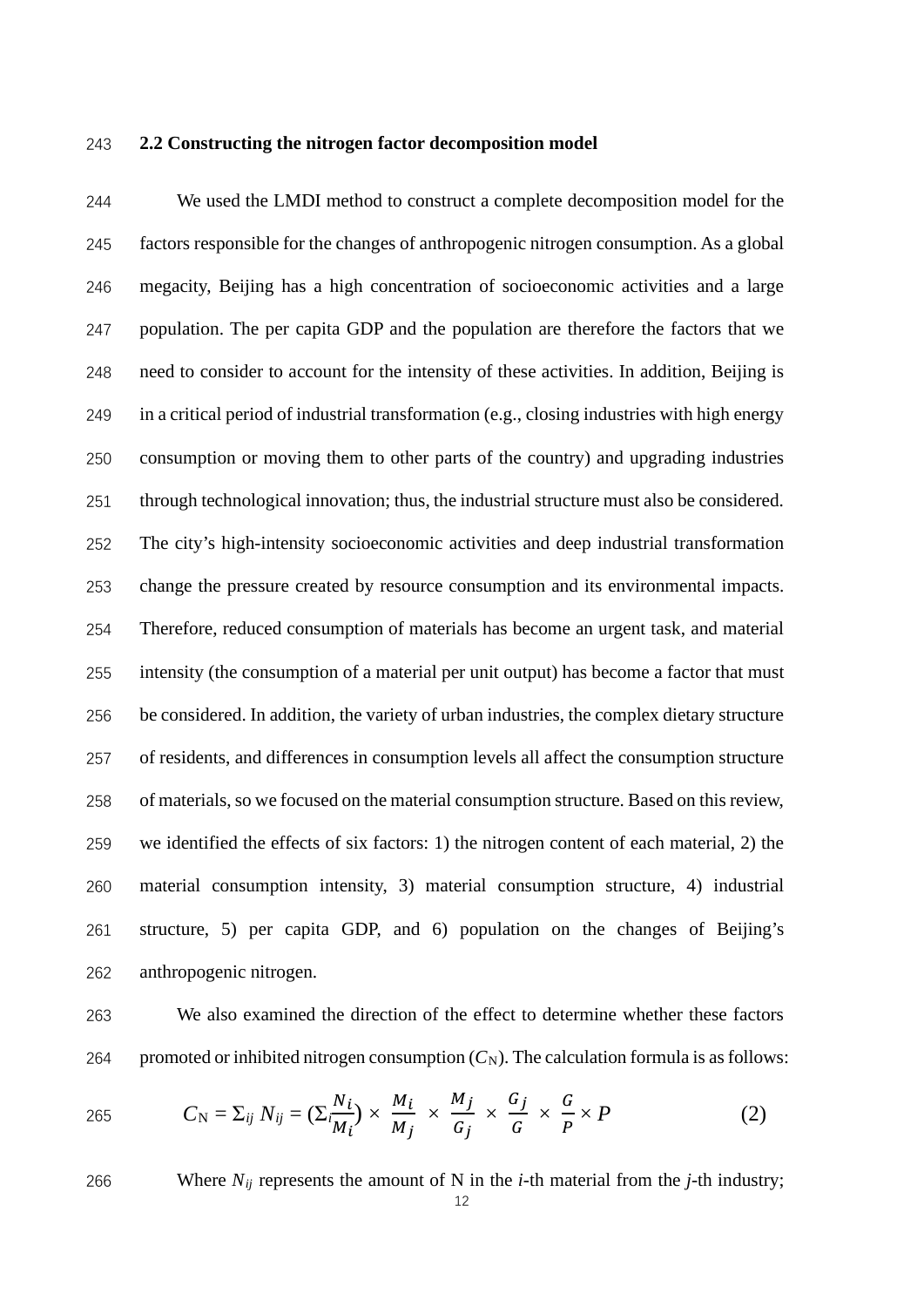*Ni* represents the amount of N in the *i*-th material; *Mi* represents the consumption of the *i*-th material;  $M_i$  is the material consumption by the *j*-th industry;  $G_i$  represents the output by the *j*-th industry; *G* represents the regional GDP (the real GDP, inflation- adjusted values); and *P* represents the population. This equation can be further expressed as follows:

272 
$$
C_{\rm N} = \Sigma_{ij} N_{ij} = \Sigma_{ij} (F_i \times MS_i \times MI_j \times IS_j \times R \times P)
$$

273 (3)

274 where  $F_i$  is the nitrogen content of the material, and most of the changes in this 275 parameter are affected by changes in the composition of each material;  $MS_i$  is the 276 material consumption structure, which represents the proportion of total consumption 277 for the *i*-th material in the *j*-th industry in Beijing;  $MI_j$  is the material intensity, which 278 represents the material consumption per unit of the output value of the *j*-th industry;  $IS_i$ 279 is the industrial structure, which represents the ratio of the output value of the *j*-th 280 industry to the total output value; *R* is the per capita GDP (the real GDP, inflation-281 adjusted values); and *P* is the population.

282 The change in anthropogenic nitrogen consumption from the base year (time  $= 0$ ) 283 to the target year (time  $= T$ ) can be expressed as:

284 
$$
\Delta N_{\text{tot}} = N_T - N_0 = \Delta N_{\text{F}} + \Delta N_{\text{MS}} + \Delta N_{\text{MI}} + \Delta N_{\text{IS}} + \Delta N_{\text{R}} + \Delta N_{\text{P}}
$$

285 (4)

286 Where  $\Delta N_{\text{tot}}$  represents the change in total anthropogenic nitrogen consumption 287 from year 0 to year *T*;  $N_T$  represents the anthropogenic nitrogen consumption in year *T*; *N*<sub>0</sub> represents the anthropogenic nitrogen consumption in year 0; and  $\Delta N_F$ ,  $\Delta N_{MS}$ ,  $\Delta N_{MI}$ ,  $\Delta N_{\rm IS}$ ,  $\Delta N_{\rm R}$ , and  $\Delta N_{\rm P}$  represent the changes in anthropogenic nitrogen consumption caused by changes in the six factors listed above (nitrogen content of the material, material consumption structure, material intensity, industrial structure, per capita GDP,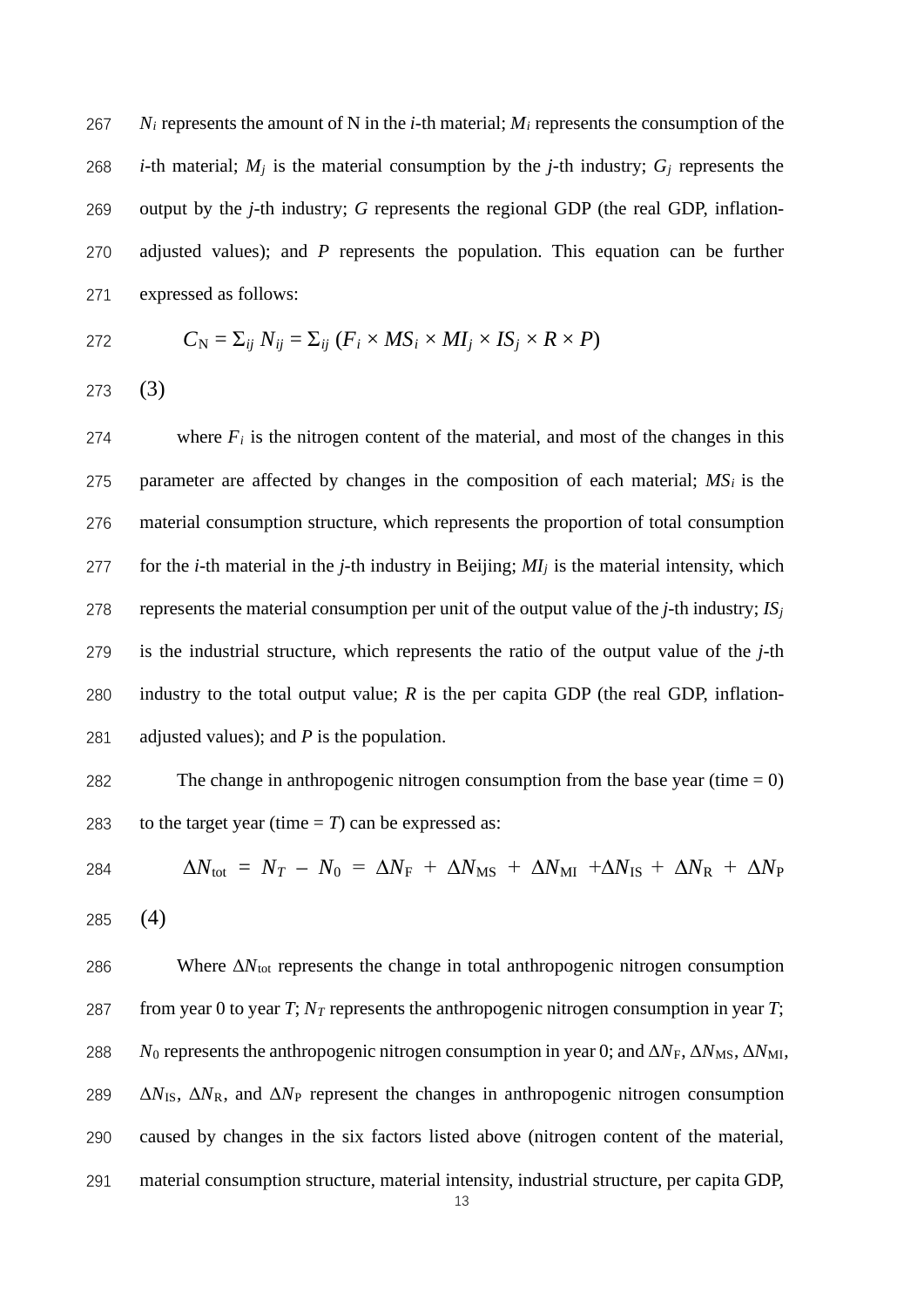and population). The equations obtained by means of the LMDI decomposition method are as follows:

$$
\Delta N_{\rm F} = \sum_{ij} L\left(N_{ijT}, N_{ij0}\right) \ln\left(\frac{F_T}{F_0}\right) \tag{5}
$$

$$
\Delta N_{\rm MS} = \Sigma_{ij} L \left( N_{ijT}, N_{ij0} \right) \ln \left( \frac{M S_T}{M S_0} \right) \tag{6}
$$

296 
$$
\Delta N_{\text{MI}} = \sum_{ij} L\left(N_{ijT}, N_{ij0}\right) \ln\left(\frac{MI_T}{M I_0}\right)
$$
 (7)

$$
\Delta N_{\rm IS} = \Sigma_{ij} L \left( N_{ijT}, N_{ij0} \right) \ln \left( \frac{IS_T}{IS_0} \right) \tag{8}
$$

$$
\Delta N_{\rm R} = \Sigma_{ij} L \left( N_{ijT}, N_{ij0} \right) \ln \left( \frac{R_T}{R_0} \right) \tag{9}
$$

299 
$$
\Delta N_{\rm P} = \sum_{ij} L \left( N_{ijT}, N_{ij0} \right) \ln \left( \frac{P_T}{P_0} \right)
$$
 (10)

Where:

301 
$$
L(N_{ijT}, N_{ij0}) = (N_{ijT} - N_{ij0}) / [\ln(N_{ijT}) - \ln(N_{ij0})]
$$
 (11)

 We used these equations to analyze the scale effect (population), intensity effect (per capita GDP, material intensity), and structural effect (nitrogen content of the material, material consumption structure, industrial structure) generated by the various factors that affect Beijing's anthropogenic nitrogen consumption. The contribution of each effect to the total characterizes the magnitude of the effect, and the sign indicates 307 the direction of the effect  $(+)$  = promotion,  $-$  = inhibition). The contribution of a given factor is divided by the sum of the absolute values of the contribution values of all factors (which total to 1), so the contribution is standardized to fall within the range of  $[-1, 1]$ , which we then converted from a decimal value within  $[-1, 1]$  to a percentage value.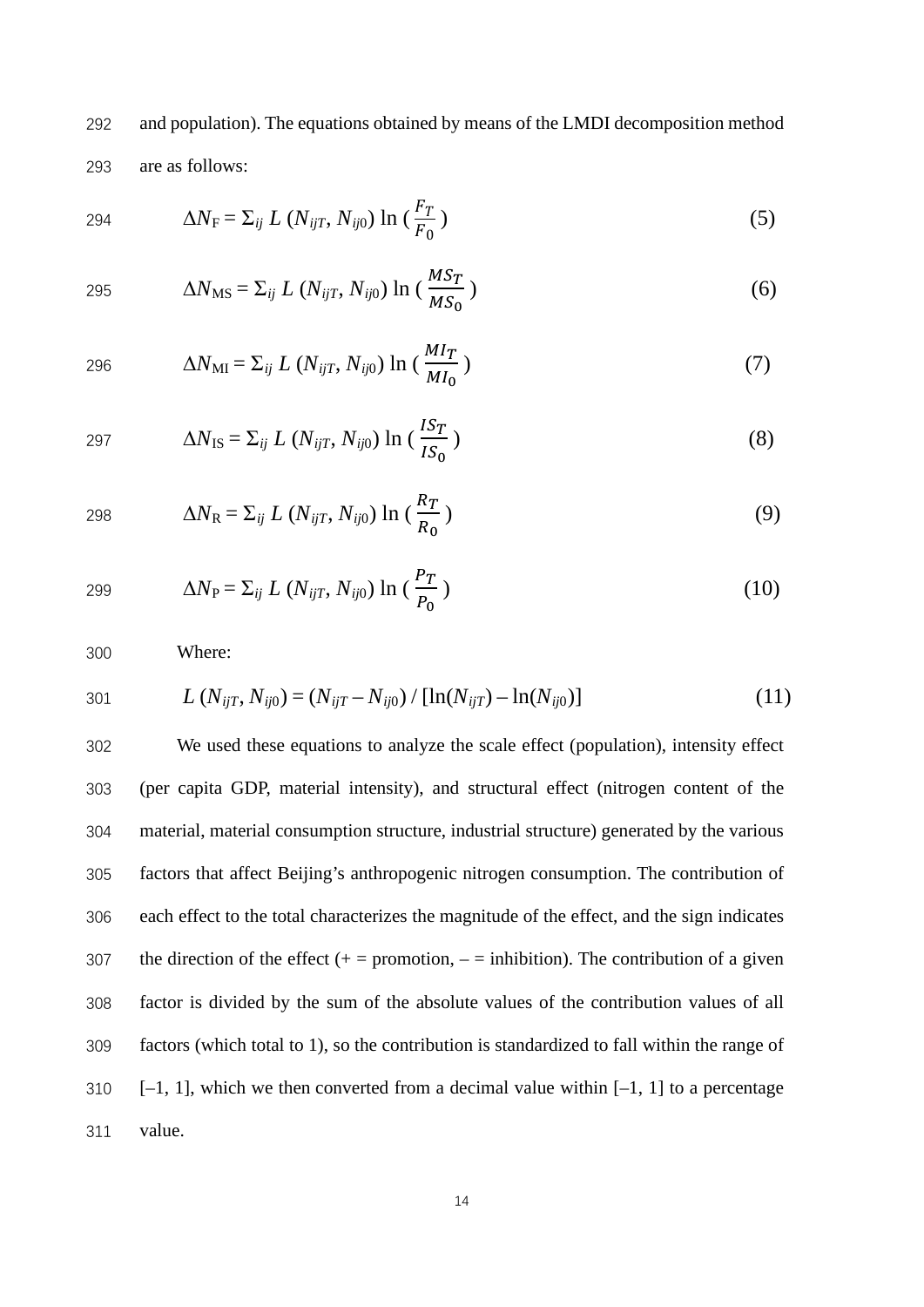# **3. Results**

#### **3.1 Analysis of Beijing's anthropogenic nitrogen consumption**

 Beijing's consumption of anthropogenic nitrogen shows two distinct periods: first, the total consumption increased steadily, with some variation, from 1995 to 2010, followed secondly, by a slow decreased thereafter (Fig. 2). Energy nitrogen matched this trend, but consumption of energy N proportion was always greater than 33% of the total and continued to grow throughout the study period. (Table S5 provides the actual values for Beijing's nitrogen consumption structure from 1995 to 2015.) The proportions of energy nitrogen and fertilizer nitrogen at the beginning of the study were roughly equal (at about 38%), but energy nitrogen increased to 51% of the total by the end of the study period (Table S5). Growth of total nitrogen consumption also resulted from food nitrogen, which increased from 10% at the beginning of the study period to 21% by 2015 (Table S5). The reduction of total anthropogenic nitrogen consumption during the decreased period was mainly caused by the reduction of fertilizer nitrogen. It decreased throughout the study period, and its' proportion during the later period was below that of food nitrogen, at 16 and 20%, respectively (Table S5). Feed nitrogen approximately doubled, but subsequently decreased to a value similar to that at the start of the study period. However, inorganic nitrogen changed little, fluctuating between 2% and 3% during the study period (Table S5).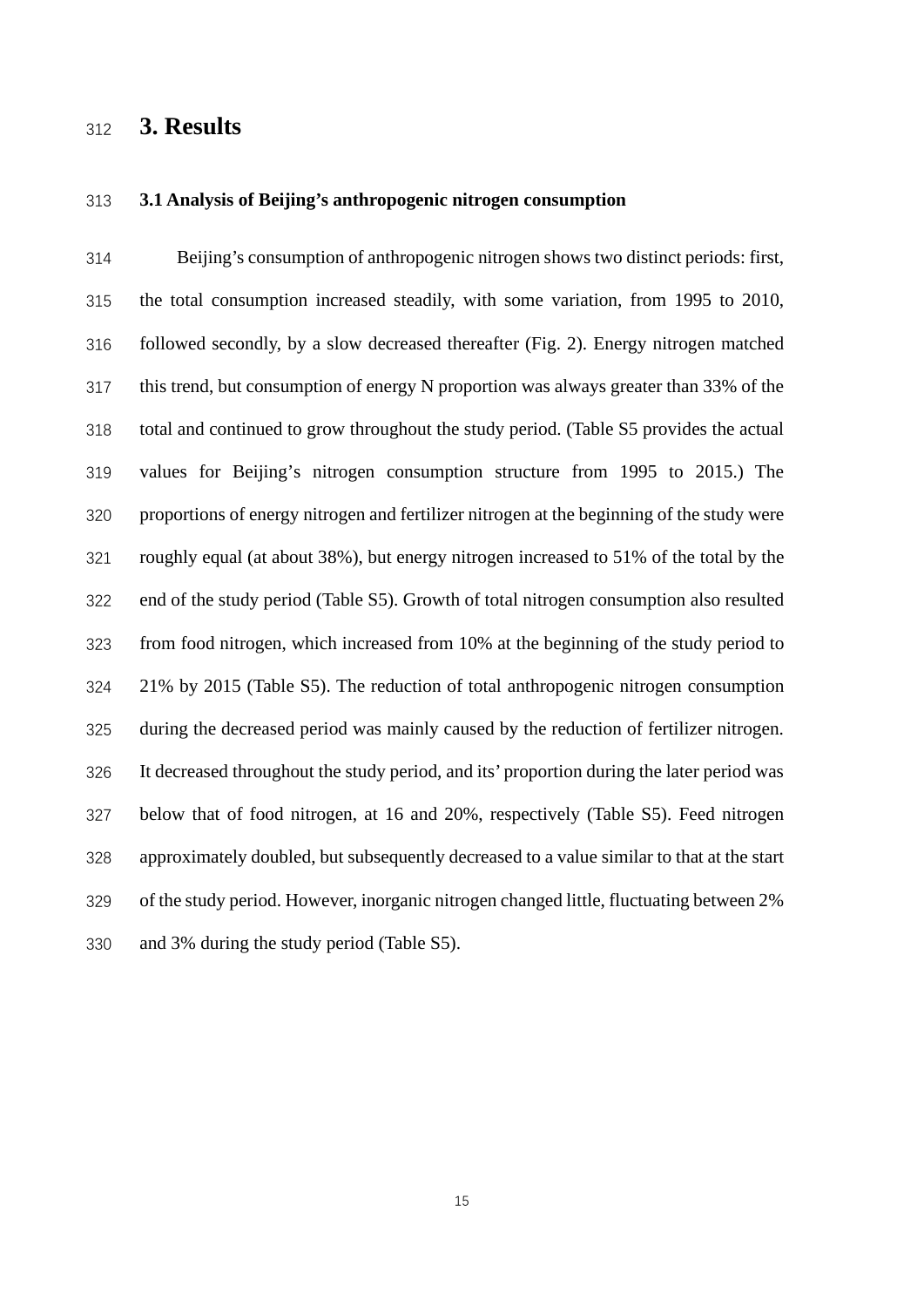



 **Fig. 2** (a) Total amount and structure of Beijing's anthropogenic nitrogen consumption and (b) energy nitrogen consumption by the main sectors. Table S5 shows the changes over time in the % of the total accounted for by each consumption

sector in (a).

 Overall, there were two important inflection points in Beijing's anthropogenic nitrogen consumption, in 2001 and 2010 (Fig. 2a). Total nitrogen consumption increased significantly in 2001, mainly driven by increased consumption of food nitrogen (14% of the total), feed nitrogen (20%), and energy nitrogen (36%). This is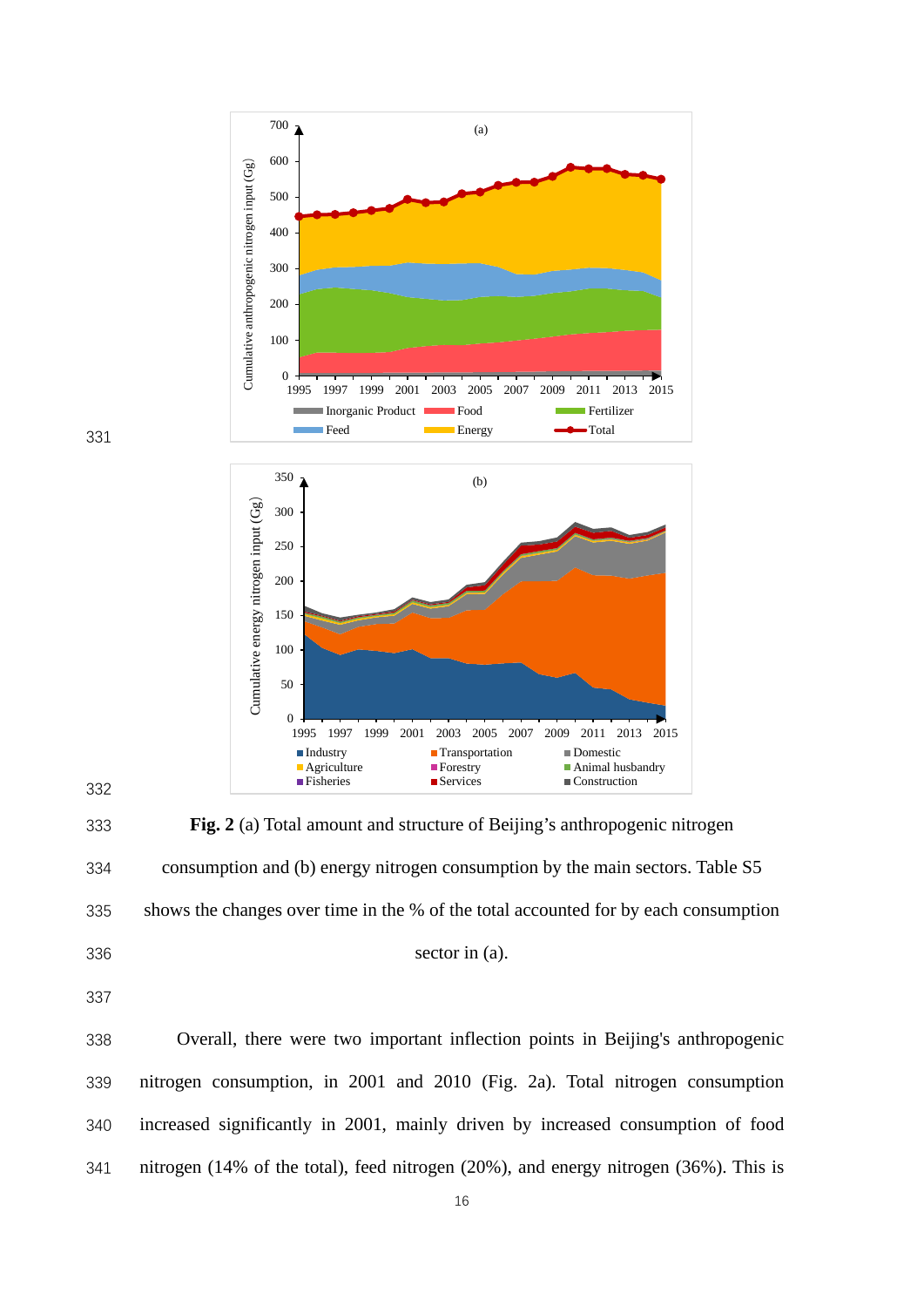because Beijing's population has increased continuously during the study period (Fig. 3c), thereby increasing the demand for food (including animal products). In addition, Beijing's population increased dramatically in 2000 (Fig. 3c), by 8.5% compared with an average of 0.9% for the previous 4 years, and household income also continued to increase, permitting greatly increased consumption of high-nitrogen food such as meat. Beijing's total consumption of livestock and poultry peaked in 2001 (Fig. 3a), and its growth rate in 2001 (33.2%) was much higher than the average for the previous 5 years (14.6%). This increase naturally led to a sharp increase in total food nitrogen consumption in 2001 (Fig. 3a), when the growth rate of food nitrogen consumption reached 20.0%, which was much higher than the average for the previous 5 years (7.2%). At the same time, the increased livestock and poultry breeding greatly increased the feed nitrogen input, which was 27% higher than that in 2000. At the same time, the population growth increased domestic energy nitrogen consumption (Fig. 3d). In 355 addition, during the early period of the  $10<sup>th</sup>$  5-year plan (2001-2005), which had a planned target of 9% GDP growth, the energy nitrogen consumption of the industry and transportation sectors both increased significantly in 2001, resulting in a rapid increase of total energy nitrogen consumption (Fig. 2b). In summary, in 2001, the amount of anthropogenic nitrogen in Beijing reached a peak under the influence of various factors. Total domestic consumption increased along with the increasing population (Fig. 3c).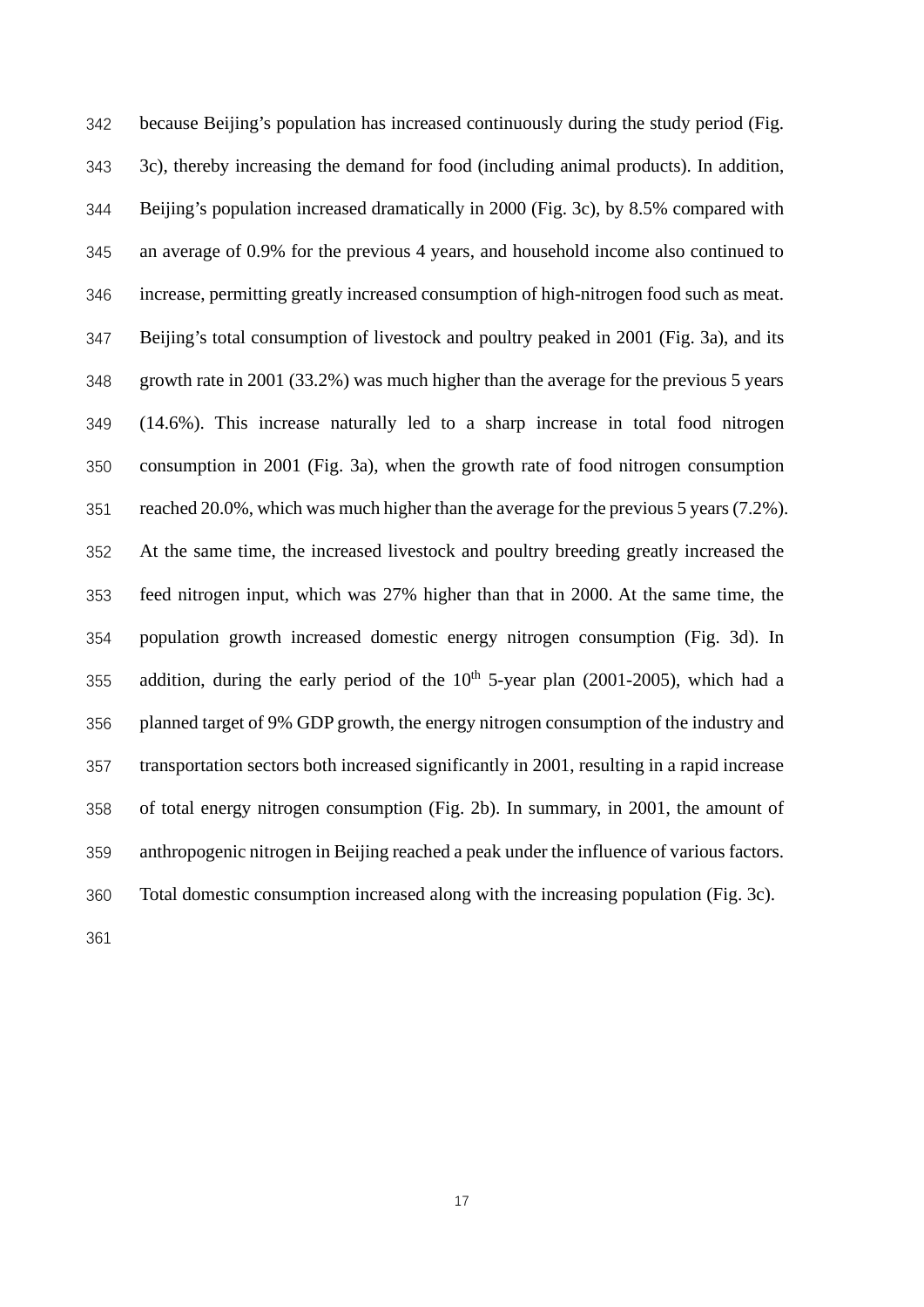



 During the study period, Beijing has always responded to the state's requirements for industrial restructuring, and the proportion of the secondary industry has continued to decline. In addition, the government began preparing for the 2008 Olympics starting in 2002, and the proportion of secondary industry in Beijing reached its lowest value (28.9%) during the 11th 5-year plan period (from 2000 to 2005) (Fig. 3b). As a result, the industrial energy nitrogen consumption also decreased greatly, and the total energy nitrogen consumption also decreased in 2002 (Fig. 3b).

 From 2002 to 2010, the growth of anthropogenic nitrogen consumption in Beijing accelerated and the average annual growth rate (2.2%) was much higher than that in the previous period (1.0%). In 2010, the total amount of anthropogenic nitrogen consumption in Beijing reached its peak, which was closely related to the growth of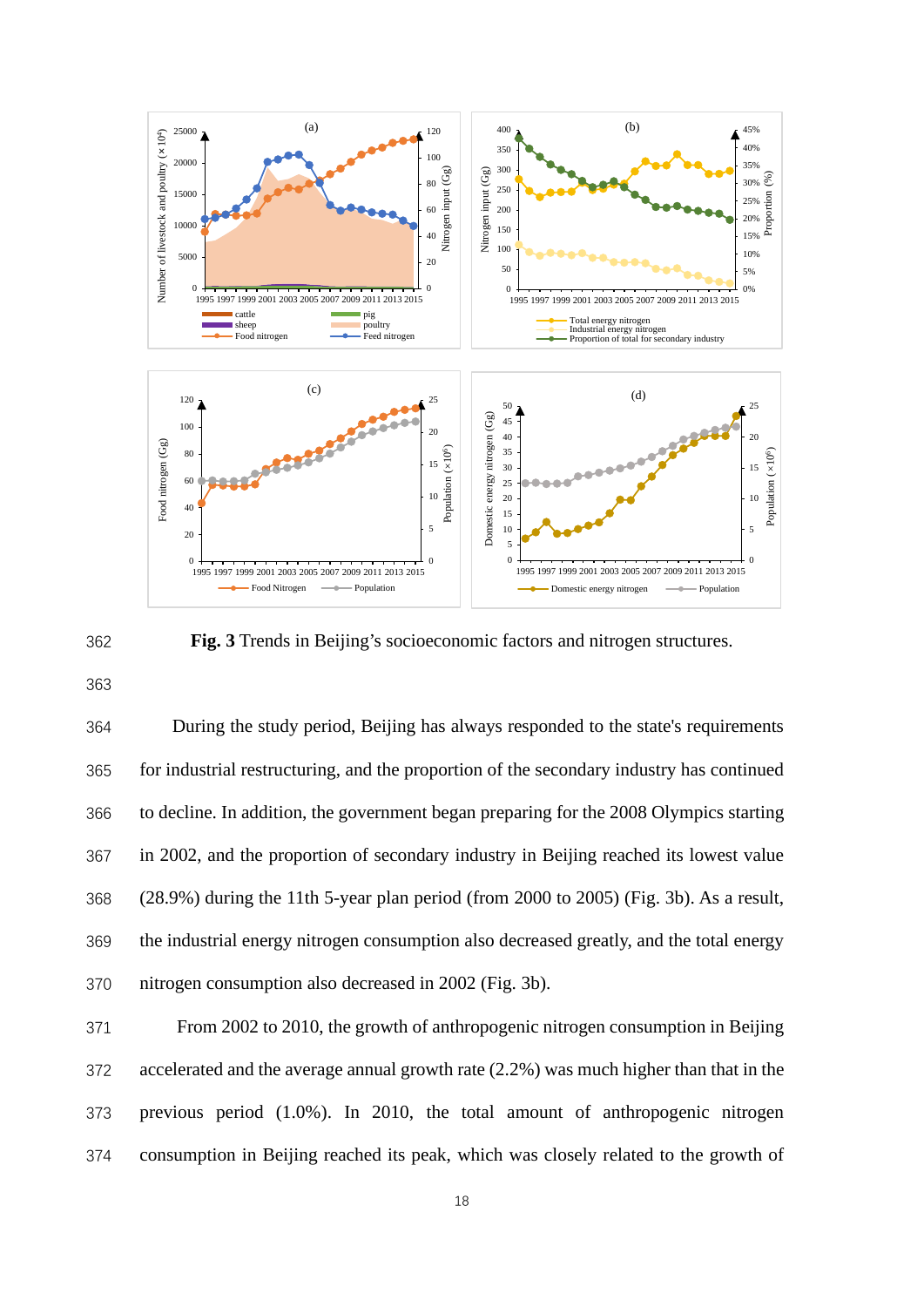energy nitrogen (Fig. 2a). During the period of the 11th and 12th 5-year plans (2005 to 2010 and 2010 to 2015, respectively), construction of the urban transportation infrastructure accelerated, causing the demand for energy nitrogen to increase greatly (Fig. 2b). In 2010, Beijing's energy nitrogen consumption for transportation increased by 221% compared with the value in 2001. At the same time, the household energy nitrogen consumption also increased due to the continuous growth of Beijing's population, which increased by 41.6% in 2010 compared to the value in 2001 (Fig. 3d); as a result, household energy nitrogen consumption in 2010 increased by 2.2 times compared with the value in 2001. Together, these factors caused energy nitrogen consumption to increase rapidly and continuously. In addition, the population growth also increased food nitrogen consumption. Beijing's food nitrogen consumption increased by 48.5% between 2001 and 2010, and this component contributed greatly to the growth of total nitrogen consumption (Fig. 2a).

 From 2011 to 2015, total nitrogen consumption decreased by a total of 33.6 Gg. These decreases resulted mainly from the reduction of feed, fertilizer and energy nitrogen consumption (reduced by 30.7Gg, 12.5Gg, and 3.7Gg, respectively. Fig. 2a). During the 12th 5-year plan period (2011 to 2015), the government planned further adjustments of the industrial structure, with the goal of reducing the proportions of primary and secondary industries and increasing the proportion of tertiary industries to more than 78%. This greatly reduced the fertilizer nitrogen, feed nitrogen, and industrial energy nitrogen required to support the primary and secondary industries, thus affecting Beijing's total nitrogen consumption.

# **3.2 Analysis of the factors that influenced Beijing's anthropogenic nitrogen consumption**

Table 2 summarizes the promotion and inhibition of anthropogenic nitrogen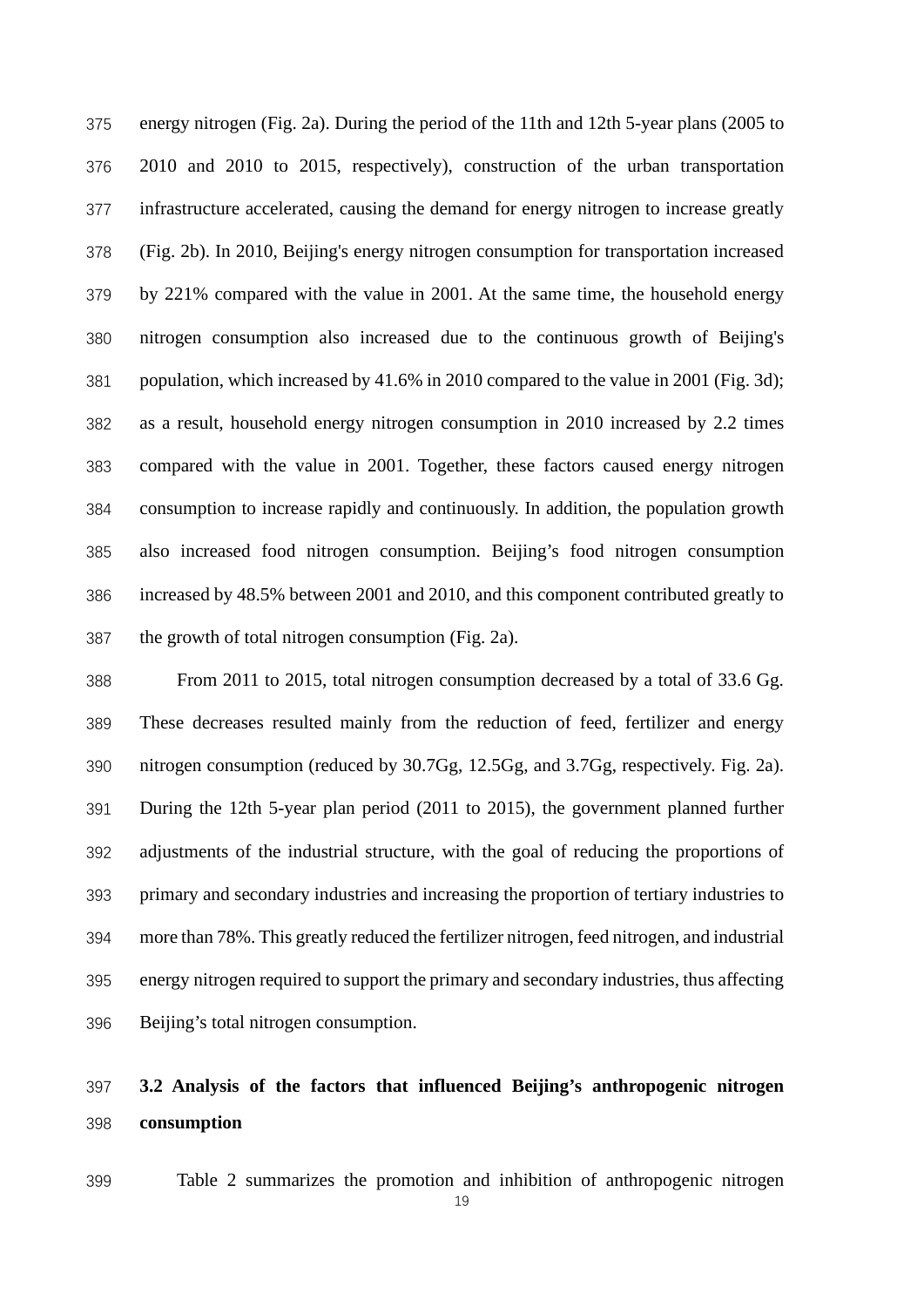consumption by the six driving factors. We divided Beijing's anthropogenic nitrogen consumption into three periods based on the two inflection points we observed (in 2001 and 2010): the first increasing period, the second increasing period, and the final decreasing period. From the perspective of the scale, intensity, and structural effects, the scale effect promoted the growth of anthropogenic nitrogen consumption, with the degree of the effect first increasing and then decreasing. The contribution of population to total N consumption was 5.5% during the first increasing period (1995-2000), 12.0% in the second increasing period (2001-2010), and 8.0% during the decreasing period (2011-2015), suggesting that the impact of population growth on Beijing's consumption of anthropogenic nitrogen is too large to ignore. The direction of the intensity effect on anthropogenic nitrogen consumption changed during the study period, from promotion (with the material and per capita GDP intensity effects together totaling 19.9% of the total) during the first increasing period (1995 to 2000) to inhibition (- totaling -4.1%) during the decreasing period (2011 to 2015). This was mainly related to the continuous increase of inhibitory factors such as material intensity (whose contribution increased from 21.6% during the second increasing consumption period to 37.3% during the decreasing period) and the gradual weakening of promoting factors such as the per capita GDP (whose contribution decreased from 41.5% of the total during the first increasing period to 33.2% during the decreasing period). The overall structural effect (the sum of the nitrogen content, material consumption, and industrial structure components) always inhibited the growth of anthropogenic nitrogen consumption, but the magnitude of the inhibition decreased over time. This was caused by the fact that 422 the inhibitory effect of the industrial structure (accounted for  $>14.0\%$ ) was much greater than the promotion effect of the nitrogen content of materials and the material consumption structure (which together accounted for <7.0%), and the strength of the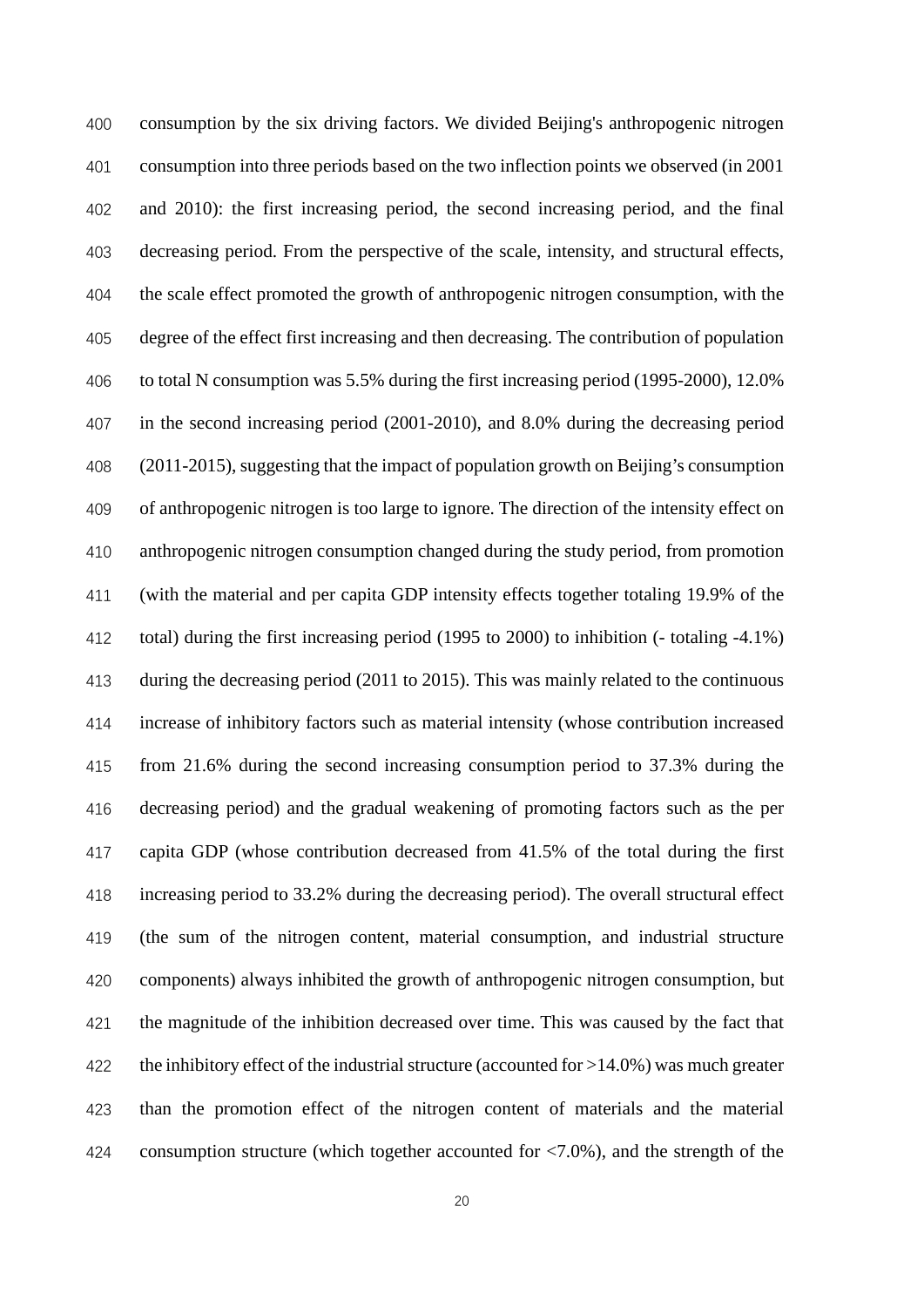inhibition of the industrial structure decreased greatly over time, while the strength of the promotion caused by the sum of the nitrogen content and material consumption structures increased.

 **Table 2** Standardized contributions of the factors that affected consumption of anthropogenic nitrogen from 1995 to 2015.

| Effect    | Factor                           | Promotion (positive %) or inhibition (negative %) |           |           |  |  |
|-----------|----------------------------------|---------------------------------------------------|-----------|-----------|--|--|
|           |                                  | 1995-2000                                         | 2001-2010 | 2011-2015 |  |  |
|           | Nitrogen content of the material | 2.14                                              | 3.63      | 6.90      |  |  |
| Structure | Material consumption structure   | 2.41                                              | 0.20      | 0.02      |  |  |
|           | Industrial structure             | $-26.85$                                          | $-17.87$  | $-14.60$  |  |  |
| Intensity | Material intensity               | $-21.63$                                          | $-28.44$  | $-37.31$  |  |  |
|           | Per capita GDP                   | 41.53                                             | 37.85     | 33.21     |  |  |
| Scale     | Population                       | 5.45                                              | 12.02     | 8.00      |  |  |

 Of the six factors that influenced consumption, only the material intensity and industrial structure showed inhibitory effects; the other four factors showed obvious promotion of nitrogen consumption. Material intensity and the industrial structure had similar inhibitory effects during the first increasing period (1995-2000), both accounting for more than 20% of the overall contribution. However, the inhibitory effect of material intensity continuously increased, whereas the effect of the industrial structure continuously weakened, decreasing to less than one-half of the contribution of material intensity during the period with decreasing nitrogen consumption (Table 2). Per capita GDP was the main driving force behind the growth of Beijing's anthropogenic nitrogen consumption. The contribution of this factor (41.5%) during the first increasing period was close to the sum of the contributions of material intensity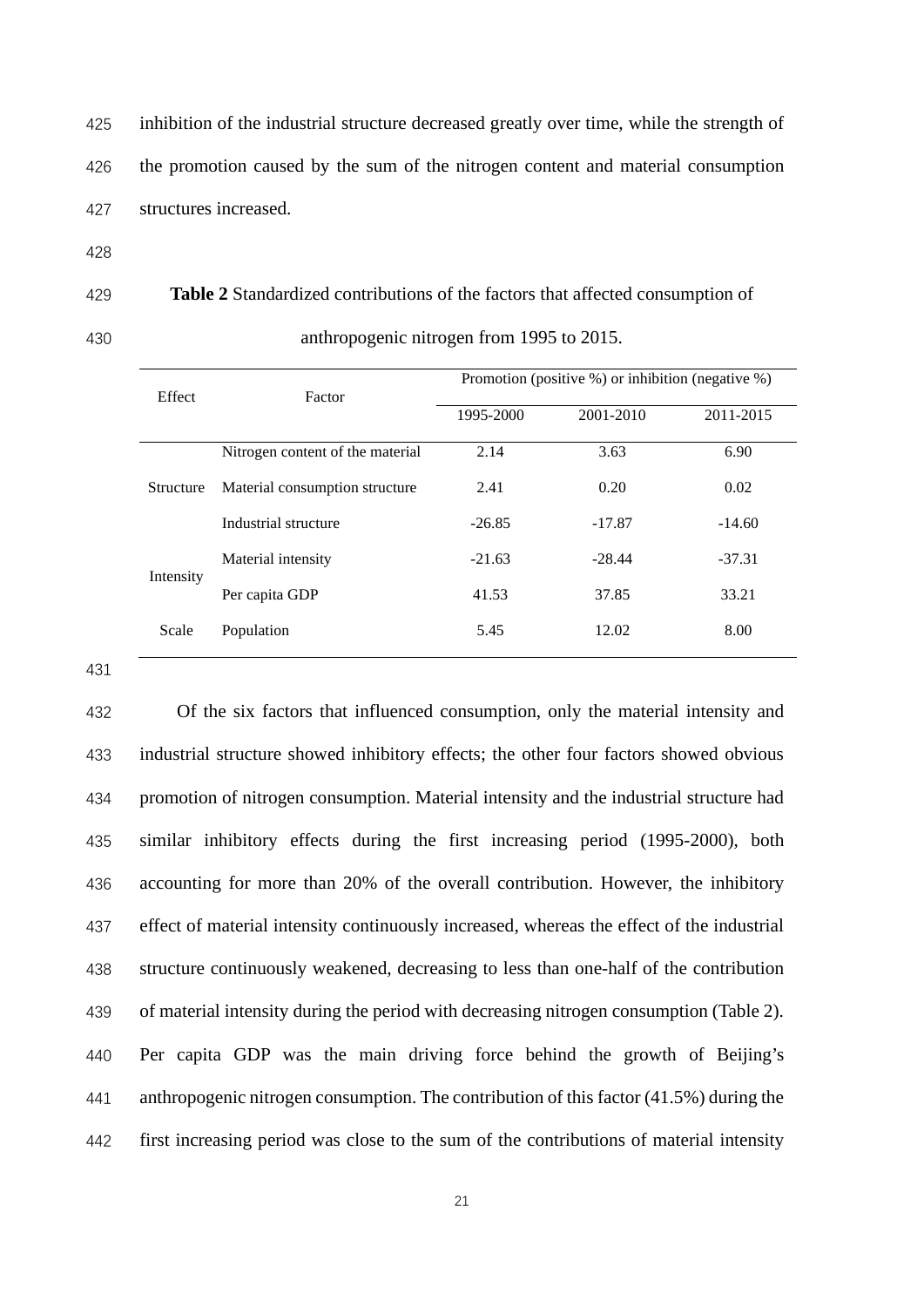and industrial structure. Although the contribution of per capita GDP decreased thereafter, it remained greater than 30% of the total contribution throughout the study period.

 Population was also one of the main factors driving the growth of Beijing's anthropogenic nitrogen consumption. However, the strength of its effect was volatile during the study period, with the contribution first doubling and then decreasing to about 67% of the peak value. The increase of the promotion effect also resulted from the amount of nitrogen in the materials. During the first increasing period, this promotion was similar to that of the structure of material consumption, with both contributions around 2%. During the decreasing period, the contribution of the nitrogen content of materials increased to 3.4 times its starting value, but the overall contribution remained less than 10%. The promotion effect of the material consumption structure decreased continuously, by 2 orders of magnitude. Taken together, the promotion effect of these two factors was small.

 The promotion of the intensity effect mainly stems from the effects of per capita GDP, which is related to both population and GDP. However, the GDP growth rate was much larger than the population growth rate, and the ratio of GDP growth to population growth has decreased over time. (The ratio was 11.5% from 1995 to 2000, 10.4% from 2001 to 2010, and 5.7% from 2011 to 2015.) The gradual reduction in the strength of this effect can be attributed to the period of the 12th 5-year plan, during which China's economic development was expected to enter a "new normal" period with a gradual slowing of economic growth, accompanied by a focus on adjusting the economic structure and paying more attention to the quality of the economic development. The inhibitory effect of the material intensity factor, which represents the material consumption per unit of GDP, increased mainly because of the increasing material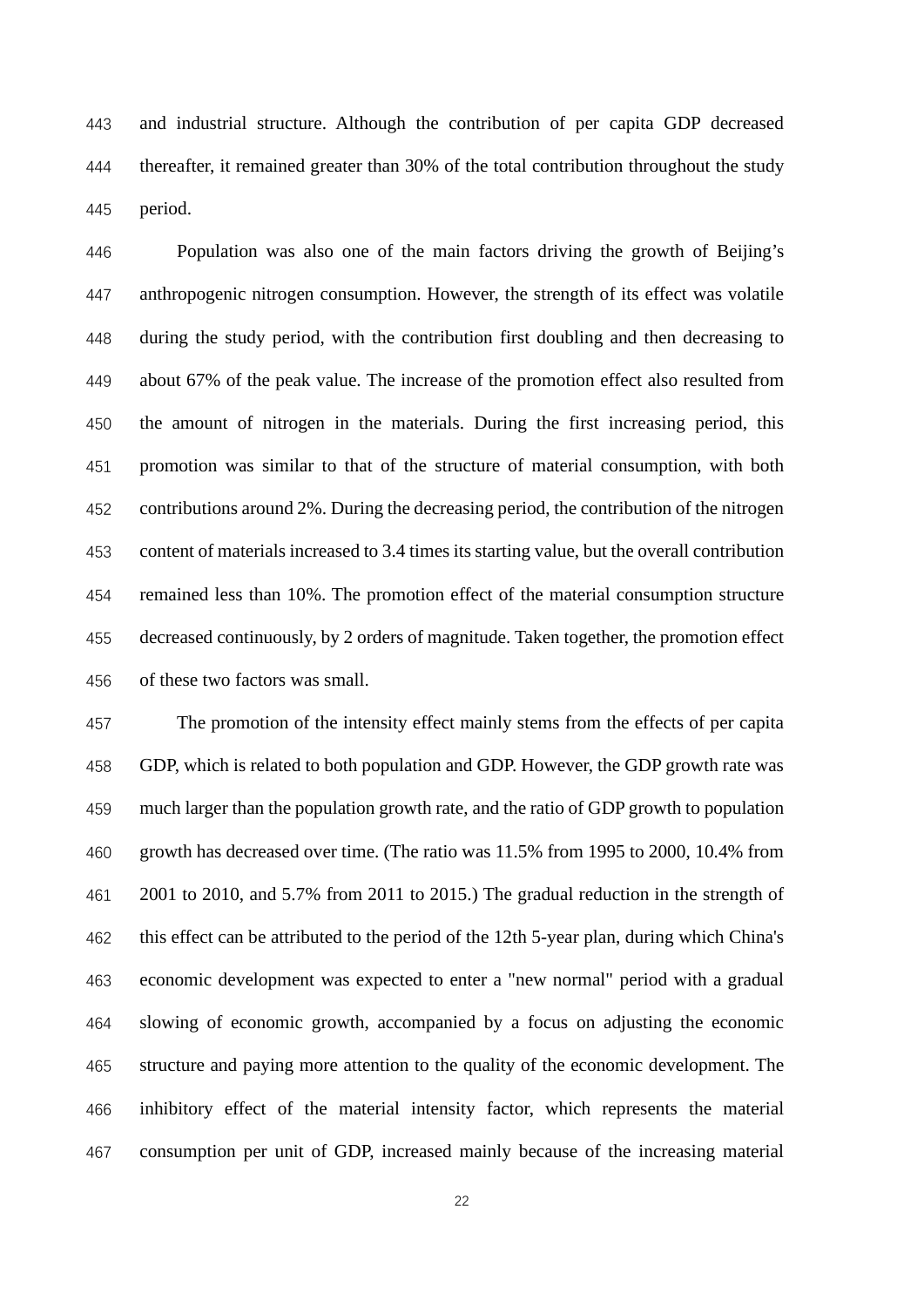utilization efficiency. From 1995 to 2015, Beijing's energy consumption per unit GDP continued to decline, from 2.344 tce in 1995 to 0.338 tce in 2015 (BMBS, 1996, 2016). Meanwhile, Beijing's government issued a series of planning documents in 2017 to promote the development of high-tech industries such as information technology, integrated circuits, and the production of new energy-efficient automobiles with the goal of promoting scientific and technological innovation and improving material utilization efficiency. Thus, the inhibitory effect of material intensity factors will continue to increase.

 The decreasing N consumption by Beijing's industrial sector resulted mainly from a change in the city's industrial structure. With the decreasing proportion of industry accounted for by Beijing's primary and secondary industries, the fertilizer nitrogen and 479 feed nitrogen required by Agriculture and Animal Husbandry decreased by  $\frac{48.9}{48.9}$  and 9.9%, respectively (Fig. 2a). The energy nitrogen required by industrial production and the inorganic product nitrogen also decreased (Fig. 2a, 3b). With the increasing development of a tertiary industrial sector in the form of a service industry that increased from 52.5% of Beijing's GDP in 1995 to 79.7% in 2015 (BMBS, 1996, 2016), development of industries such as tourism, catering, and public transit would also lead to significant consumption of anthropogenic nitrogen. This can explain the increased consumption of food nitrogen and transportation energy nitrogen, which increased to 1.6 and 8.1 times the 1995 level, respectively (Fig. 2a,b). As a result, the strength of the inhibition of Beijing's anthropogenic nitrogen consumption by industrial structure factors decreased steadily, accounting for 26.9% of the inhibition during the first increasing period but only 14.6% during the decreasing period (Table 2, Fig. 4). The 491 contribution of the material nitrogen content was consistently small  $\left($ <10%), which may be related to the change of the material composition of feed, energy, inorganic products,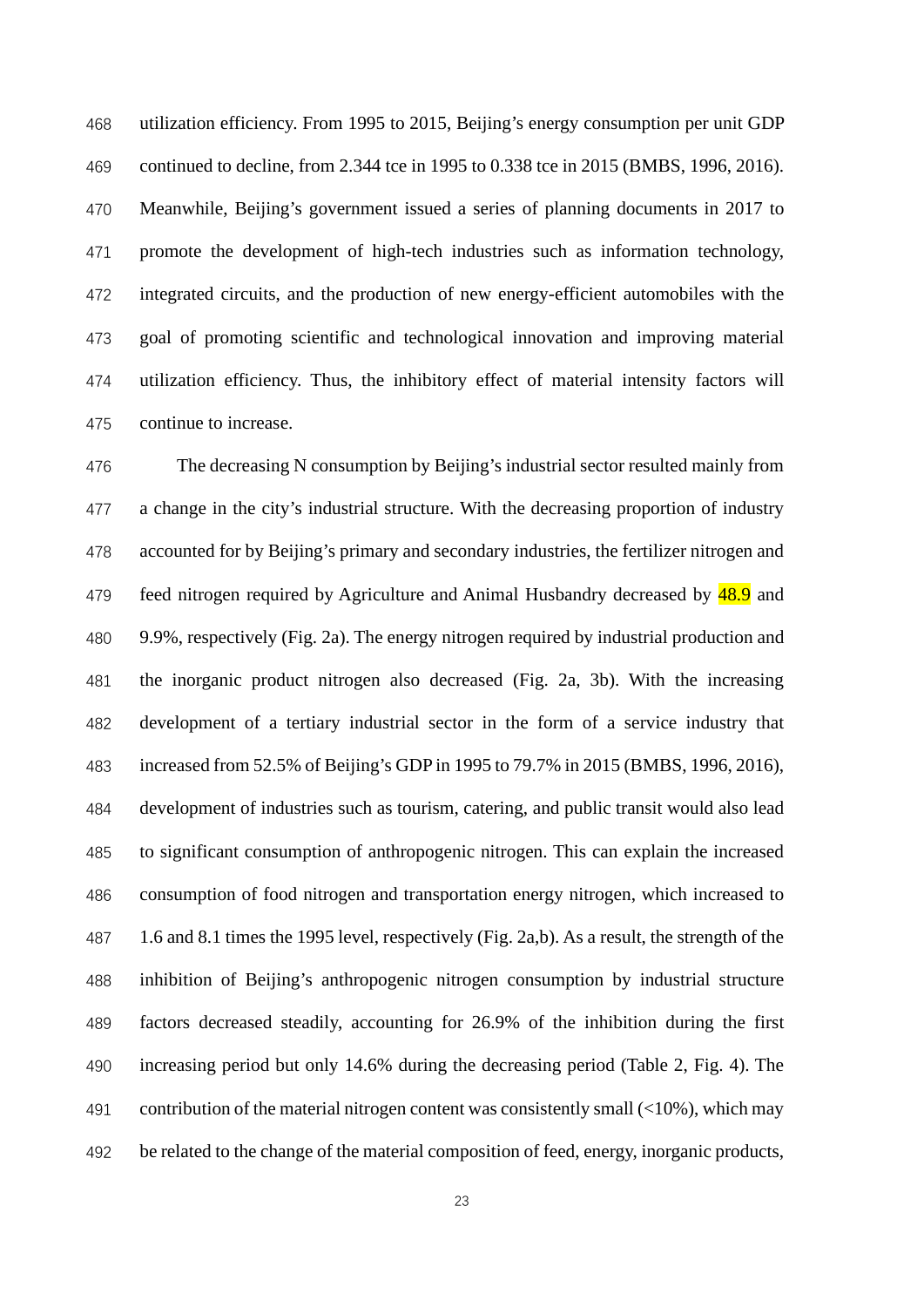and inorganic fertilizer. For example, as the standard of living improved due to growth in per capita GDP, the dietary structure of Beijing's residents underwent great changes. The proportion of food with a high nitrogen content (meat, eggs, and milk) increased from 15.5% in 1995 to 41.5% in 2015. The nitrogen content of materials also increased steadily, as did the corresponding promotion of consumption, resulting in a contribution of 2.1% in the first increasing period, 3.6% in the second increasing period, and 6.9% in the decreasing period (Table 2, Fig. 4). The effect of the material consumption structure was continuously small, accounting for less than 3.0% of the total, and less than 1.0% during the second increasing period and the decreasing period, which indicates that the changing material consumption structure had little influence on the increase of Beijing's anthropogenic nitrogen consumption.





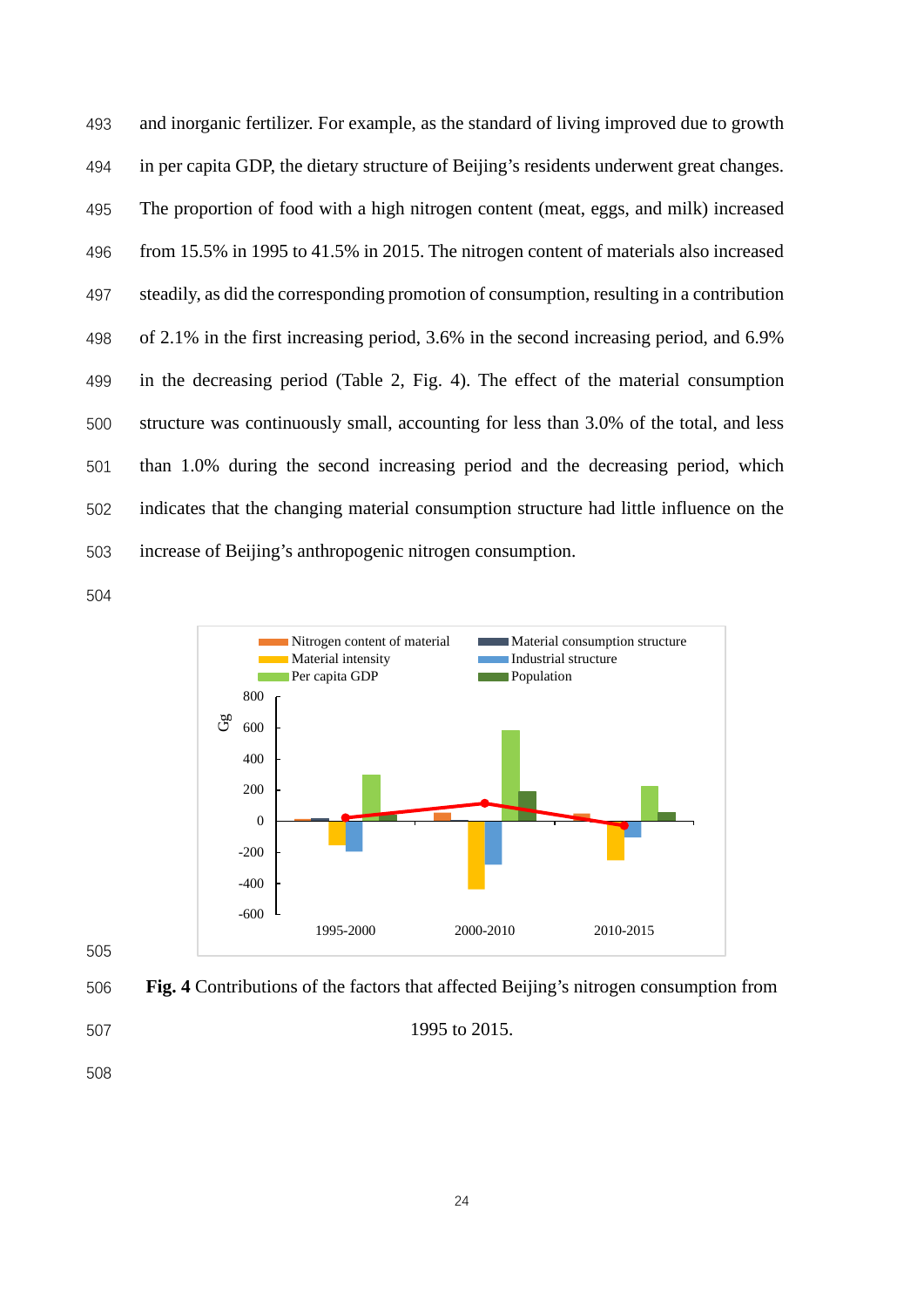# **4. Discussion**

 Keeney (1979) proposed that it's essential that we be able to estimate nitrogen inputs, accumulation, and outputs caused by human activities. Subsequent researchers agreed. Vitousek et al. (1997) noted that systems constructed by humans, which differ greatly from natural ecosystems, have greatly affected the global nitrogen cycle. Galloway (1998) noted that the supply of reactive nitrogen in the global terrestrial ecosystem has doubled since 1860 due to human activities, mainly due to increased human demand for food and energy, resulting in extensive nitrogen accumulation. Baker et al. (2001) proposed that a detailed nitrogen budget is the starting point for understanding the nitrogen cycle of agricultural and urban ecosystems. Inputs lead to accumulation and emission, and indicators of anthropogenic nitrogen flows can characterize these flows from the source through consumption and emission, so nitrogen accounting can quantify these flows. Due to the large demand for matter and energy in cities, which function as concentrated areas of human activity, cities have become the world's most concentrated nitrogen sinks (Kaye et al., 2006). At the same time, analysis of the factors that influence anthropogenic nitrogen consumption has become an important tool for guiding efforts to reduce and control nitrogen consumption (Liu et al., 2014). Therefore, we analyzed anthropogenic nitrogen consumption and its structural characteristics in the present study, with the goals of identifying and quantifying the effects of the socioeconomic drivers behind this consumption and providing scientific support for efforts to improve the healthy development of urban ecosystems.

 Table 3 compares the per capita anthropogenic nitrogen consumption in urban areas between the present study and previous research. The per capita consumption was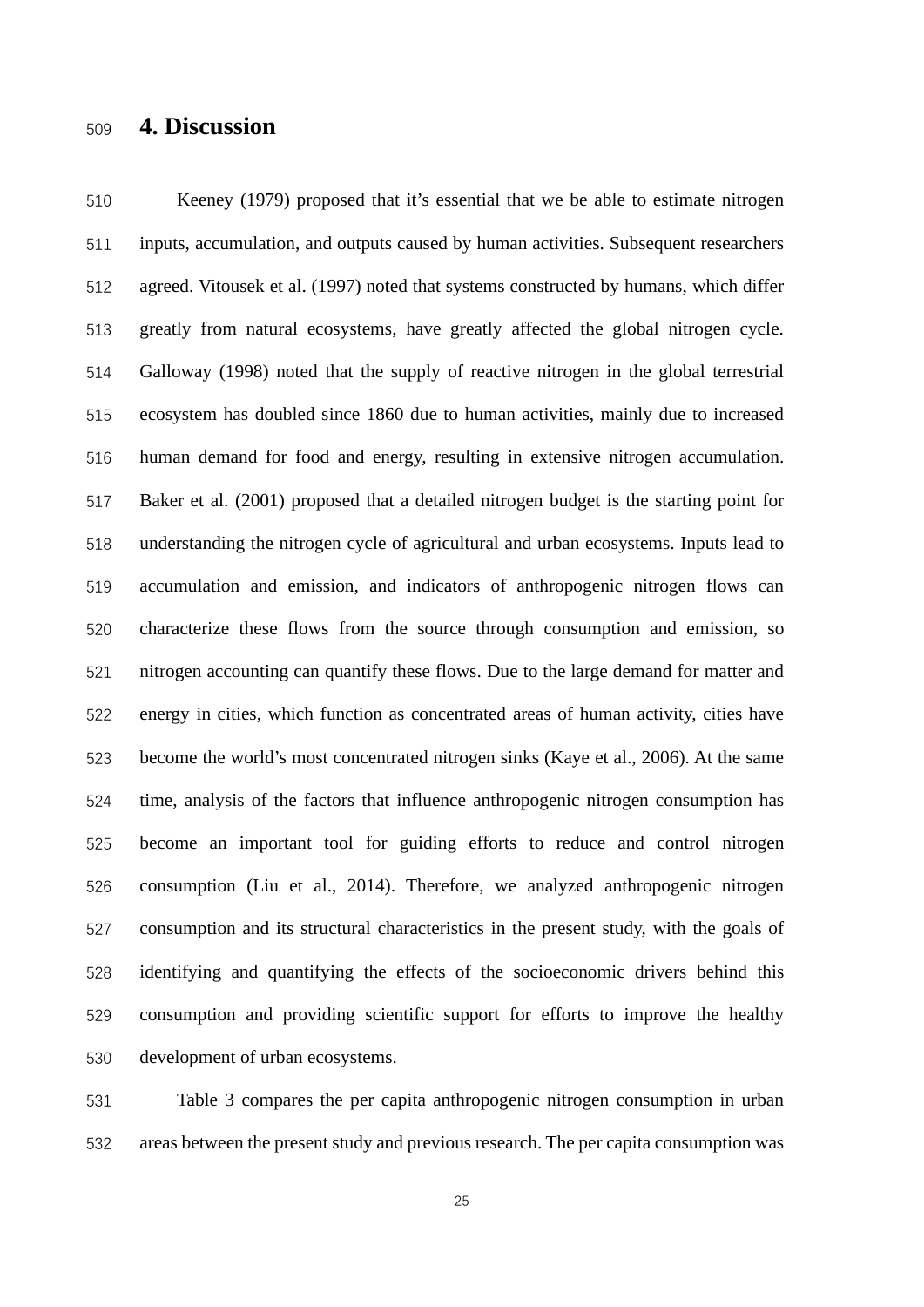greater than 32.0 kg annually in the three Chinese studies, including the present study. Only Phoenix had a comparable value, at 29.6 kg annually, and this value was at least 8% lower than the Chinese values. Phoenix has only about 20% of Beijing's population, and Phoenix's food, fertilizer, and energy consumption are less than 20% of Beijing's corresponding consumption, resulting in proportionally smaller nitrogen consumption in these categories. Shanghai's per capita anthropogenic nitrogen consumption was the lowest of the Chinese values, at 32.04 kg annually, which is slightly lower than the Chinese average level (32.12 kg annually in 2005). However, the accounting for Shanghai's nitrogen was not as comprehensive as in the present study, since it did not account for inorganic fertilizer nitrogen. The per capita anthropogenic nitrogen consumption in Chinese cities was slightly higher than the global average (about 29.0 kg annually), but much higher than the Asian level in 1995 (19.9 kg annually). This is because the level of urbanization in Asian countries is relatively low, leading to lower food and energy nitrogen consumption than the global average. The average per capita anthropogenic nitrogen consumption in Brazil at a national level was comparable to that at a city level in 1995 (30.9 kg annually), but by 2002, it had increased to 53.7 kg annually, which was much higher than the value in any of the other studies. This may be because of Brazil's unique geographical and climatic conditions; the warm climate leads to rapid plant growth and rapid decomposition of organic matter, and the poor- quality soils cannot retain nitrogen, leading to greatly increased need for supplemental nitrogen fertilizer. Even though its population was less than 15% of China's population in 2005, the nitrogen consumption of its agricultural products increased greatly to account for 94% of total nitrogen consumption, which is equivalent to nearly twice the value for China.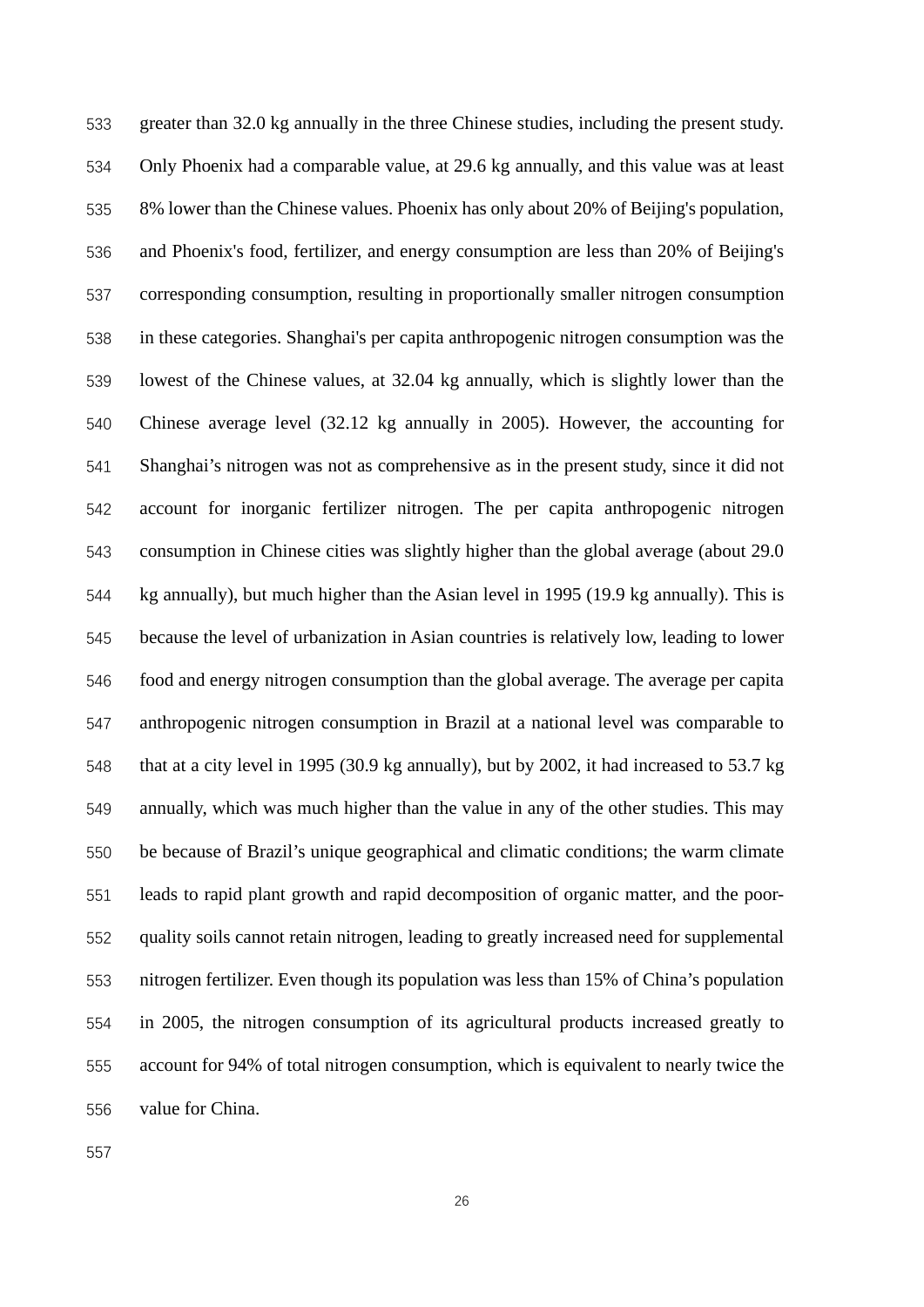|                |                           |             | Annual per capita |
|----------------|---------------------------|-------------|-------------------|
| Area           | <b>Source</b>             | <b>Time</b> | anthropogenic N   |
|                |                           |             | consumption (kg)  |
| Global         | Galloway et al. (2004)    | 1990        | 29.32             |
|                | Cui et al. (2013)         | 2005        | 28.77             |
| Asia           | Galloway & Cowling (2002) | 1995        | 19.92             |
| <b>Brazil</b>  | Filoso et al. (2006)      | 1995        | 30.86             |
|                |                           | 2002        | 53.71             |
| China          | Cui et al. (2013)         | 2005        | 32.12             |
| <b>Phoenix</b> | Baker et al. (2001)       | 1996        | 29.60             |
| Hangzhou       | Gu et al. (2009)          | 2004        | 34.02             |
| Shanghai       | Gu et al. (2009)          | 2004        | 32.04             |
| <b>Beijing</b> | Present study             | 1996        | 35.82             |
|                |                           | 2004        | 34.16             |

558 **Table 3** Comparison of per capita anthropogenic nitrogen consumption in

| ., | ۰. |  |
|----|----|--|
| ×. |    |  |
|    |    |  |

#### different regions of the world.

560

 Food and energy are two important components of the inputs of anthropogenic nitrogen (Galloway et al., 2004). Most of the variation observed in different studies (Table 4) can be attributed to different calculation methods as described below. Therefore, as we collect more and more case studies of nitrogen accounting, it will be useful to recommend standard methods. In 1996, Beijing's consumption of food nitrogen was slightly higher than that in Phoenix (1.2 times) during the same period. This resulted from different calculation methods for the nitrogen content in food. The Phoenix research calculated the nitrogen content based on the amount of protein required by different age groups, whereas the Beijing research calculated the nitrogen content based on the patterns of food consumption and the estimated nitrogen contents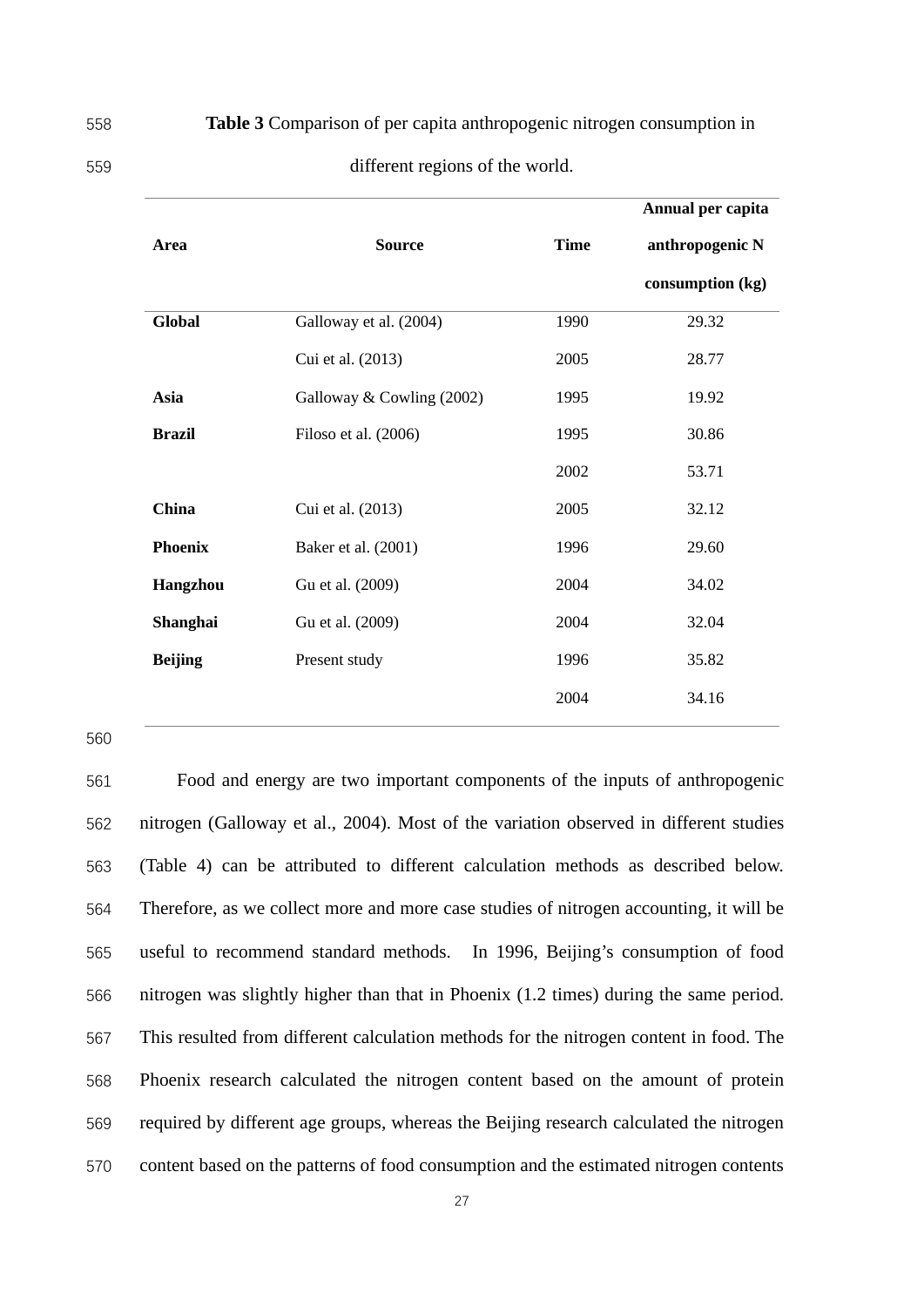of the foods. Beijing's feed nitrogen consumption was more than 3 times that of Phoenix, mainly due to the fact that the Phoenix study only included livestock feed nitrogen for the production of dairy products, whereas the estimate for Beijing also included the nitrogen in livestock and poultry feed for the production of meat, eggs, and dairy. Hangzhou's food nitrogen in 2004 was about 70% of Beijing's value because the Hangzhou research only considered the biological nitrogen fixation of agricultural products, whereas the Beijing research included all food nitrogen consumption in agricultural products, including meat, eggs, and milk, but excluded biological nitrogen fixation. In contrast, the feed nitrogen consumption in Hangzhou was 1.5 times that of Beijing, mainly due to the larger number of livestock in Hangzhou (2.6 times that in Beijing), but the Beijing research also considered the nitrogen content of poultry and fish, decreasing the gap between the two estimates. The populations of the two cities also differed greatly, as Hangzhou's population was only 70% of Beijing's population (HMBS, 2004; BMBS, 2004), and this would also have narrowed the gap. The per capita food nitrogen consumption values for Xiamen, Shanghai, Toronto, and Paris were all more than 1.0 kg annually greater than Beijing's value in the same year, mainly due to the dietary structure of their residents. For instance, the proportion of nitrogen in fish, meat, and eggs (high-nitrogen foods) in Paris was 1.59 times that of Beijing in 2006. Moreover, unlike in most studies, the Toronto study calculated the per capita food nitrogen consumption based on protein consumption rather than the total diet.

- 
- 
- 
- 
-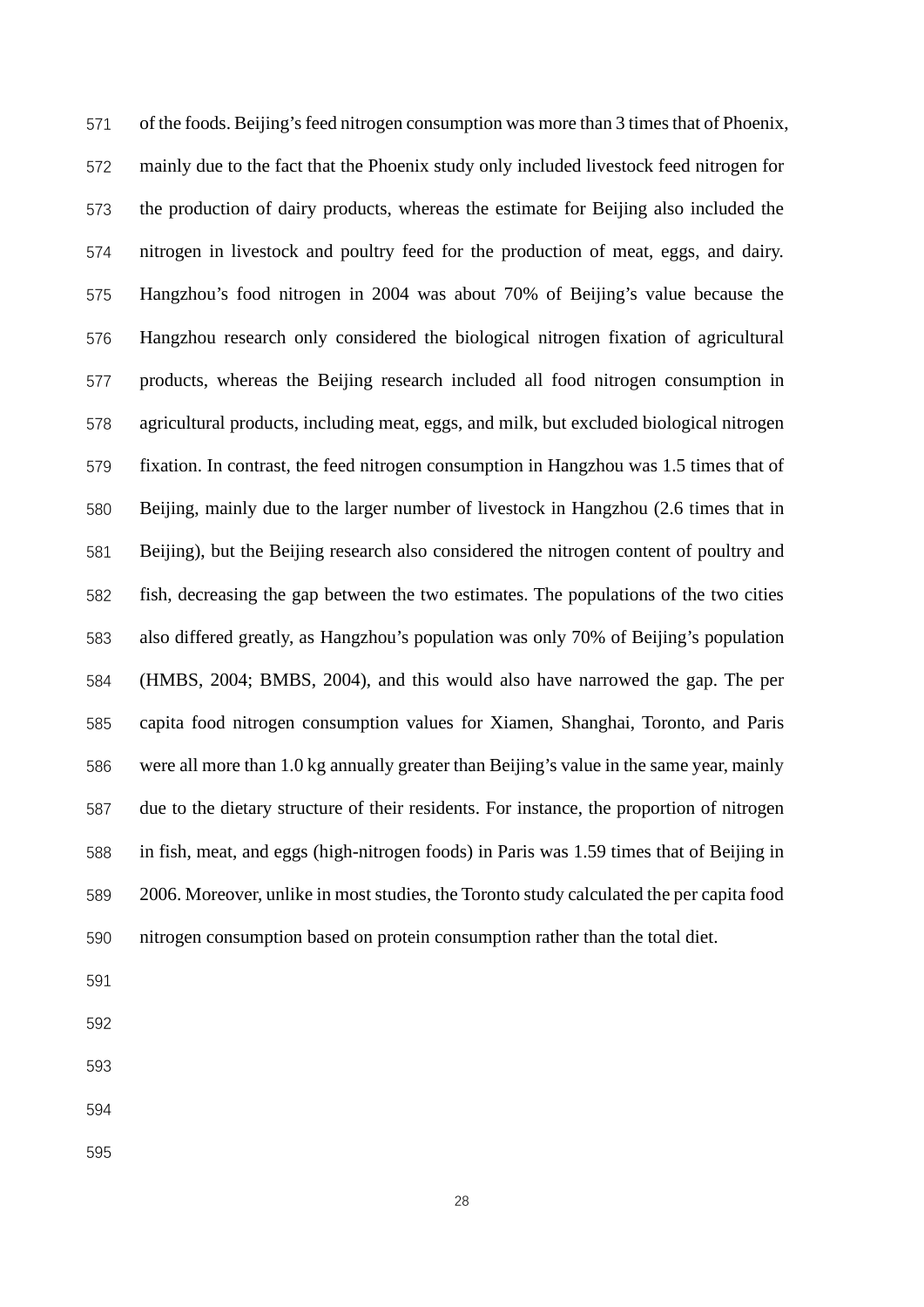596 **Table 4** Comparison of the per capita inputs of food nitrogen, livestock feed

597 nitrogen, and energy nitrogen in cities around the world.

|                |                       |             | <b>Urbanization</b>      | Per capita | Per capita                     | Per capita               |
|----------------|-----------------------|-------------|--------------------------|------------|--------------------------------|--------------------------|
| <b>City</b>    | <b>Source</b>         | <b>Time</b> |                          | food N     | $\boldsymbol{\mathsf{feed}}$ N | energy N                 |
|                |                       |             | rate $(\% )$             | (kg/year)  | (kg/year)                      | (kg/year)                |
| Paris          | Billen et al. (2012)  | 2006        | $\overline{\phantom{a}}$ | 8.07       | $\qquad \qquad \blacksquare$   | $\overline{\phantom{m}}$ |
| <b>Phoenix</b> | Baker et al. (2001)   | 1996        | 77                       | 3.67       | 1.30                           | 13.46                    |
|                | Forkes (2007)         | 2001        |                          | 6.40       | $\overline{\phantom{a}}$       |                          |
| <b>Toronto</b> |                       | 2004        | $\overline{\phantom{a}}$ | 6.35       | $\overline{\phantom{a}}$       | $\overline{\phantom{a}}$ |
| Shanghai       | Gu et al. (2012)      | 2004        | 81.16                    | 8.33       | $\qquad \qquad -$              | 13.78                    |
| Hangzhou       | Gu et al. (2009)      | 2004        | 43.4                     | 3.55       | 10.0                           | 5.03                     |
| <b>Xiamen</b>  | Huang et al. $(2016)$ | 2008        | 68.28                    | 7.21       | $\qquad \qquad -$              | 16.41                    |
|                |                       | 1996        | 76.06                    | 4.53       | 4.30                           | 12.2                     |
|                | Present study         | 2004        | 79.53                    | 5.08       | 6.86                           | 13.06                    |
| <b>Beijing</b> |                       | 2006        | 84.33                    | 5.16       | 5.05                           | 14.25                    |
|                |                       | 2008        | 84.9                     | 5.18       | 3.37                           | 14.58                    |
|                |                       |             |                          |            |                                |                          |

598

 In most cities, the per capita consumption of energy nitrogen was between 12 and 17 kg annually (Table 4). Hangzhou was the only exception, with a per capita energy nitrogen consumption only 40% of that in Beijing, whereas Shanghai had a slightly higher value than Beijing, at 1.06 times that of Beijing. These differences relate to differences in the energy consumption structure of each city. In 2004, the consumption of high-nitrogen oil accounted for 7.0% of Beijing's total energy consumption, at nearly double the proportion in Hangzhou (3.9%) (HMBS, 2004; BMBS, 2004). However, the consumption of low-nitrogen raw coal accounted for a large proportion of the total for Hangzhou (89.1%), resulting in a much lower per capita energy nitrogen consumption. Although Beijing's proportion of energy provided by oil was only 17% of the proportion in Shanghai, the proportion of high-nitrogen coke was much higher in Beijing (32.2% of the total, equivalent to 1.3 times the proportion in Shanghai, at 24.4%), greatly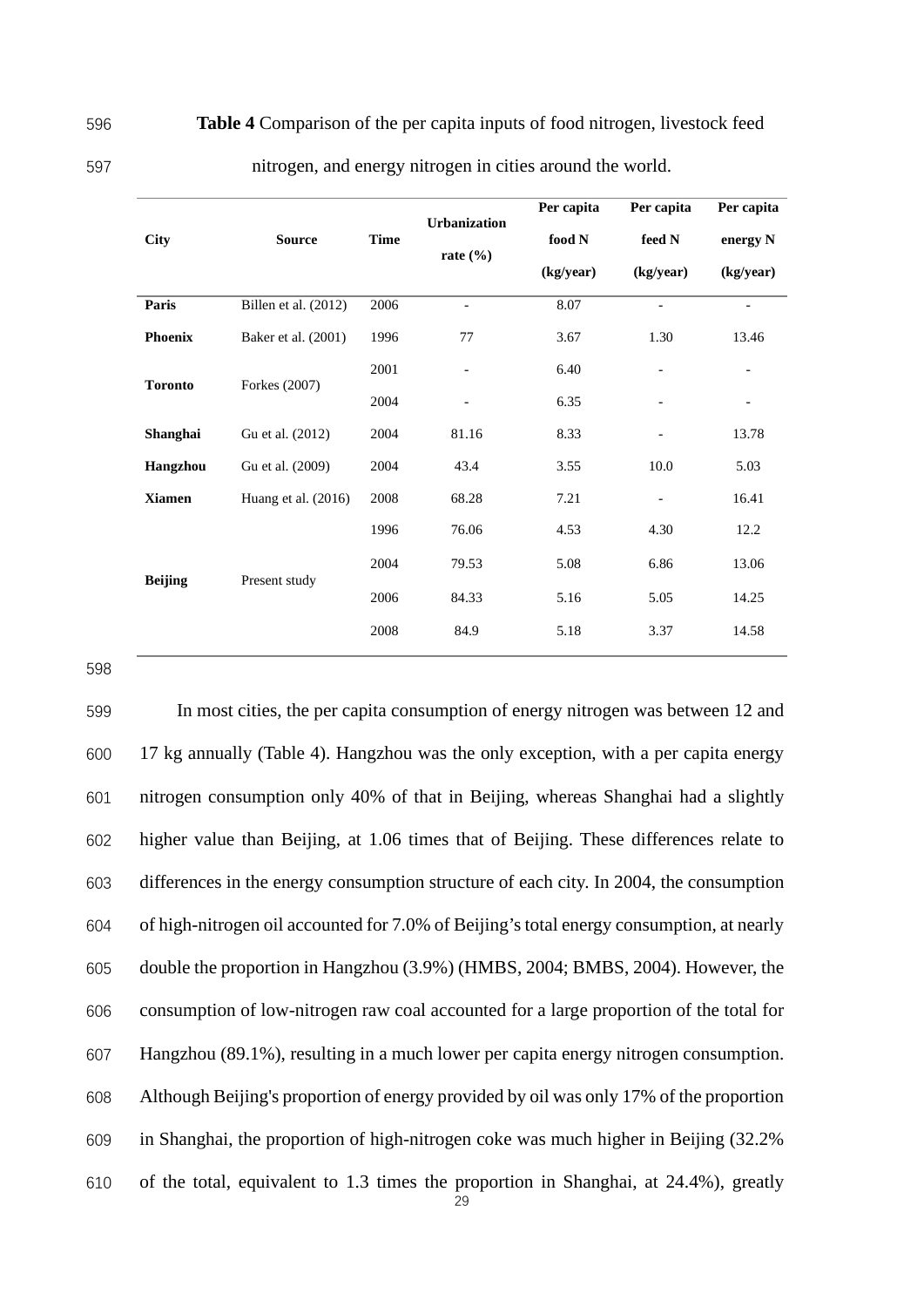reducing the gap in per capita energy nitrogen consumption. The per capita consumption of energy nitrogen in Xiamen in 2008 was higher than in any other city, at 16.41 kg annually, but the total energy nitrogen consumption was less than 20% of that in Beijing during the same period, largely because Xiamen's population in 2008 was less than 20% of Beijing's population. These two effects compensated for each other to some extent, thereby reducing the gap between the two cities.

 Beijing's per capita food nitrogen consumption increased noticeably when the urbanization rate was between 76 and 80%, whereas the per capita energy nitrogen consumption increased noticeably at an urbanization rate of 80 to 86%, peaking at an urbanization rate of 84.5% (Figure 5). At similar urbanization levels, Beijing's per capita food and nitrogen consumption were lower than those of Xiamen and Shanghai, but higher than that of Phoenix. Consumer-dominated cities such as Shanghai and Xiamen can learn from the government regulations designed to slow and then reverse Beijing's urbanization rate and per capita nitrogen consumption, as well as from the city's energy consumption structure. Combining the results of the Hangzhou study (Gu et al., 2009) with the present results suggests that with an increasing urbanization rate, the per capita nitrogen consumption increased, but that the magnitude of the increase differed among the urbanization levels. For example, when Hangzhou's urbanization rate increased from 25.0% to 43.4%, the per capita food and energy nitrogen consumption increased by about 0.06 kg annually for every 1% increase in urbanization rate (Gu et al., 2009). In contrast, when Beijing's urbanization rate increased from 83.6% to 86.5%, the per capita food nitrogen consumption increased by 0.12 kg/year for each 1% increase in urbanization, whereas the per capita annual consumption of energy nitrogen increased by 0.03 kg/year.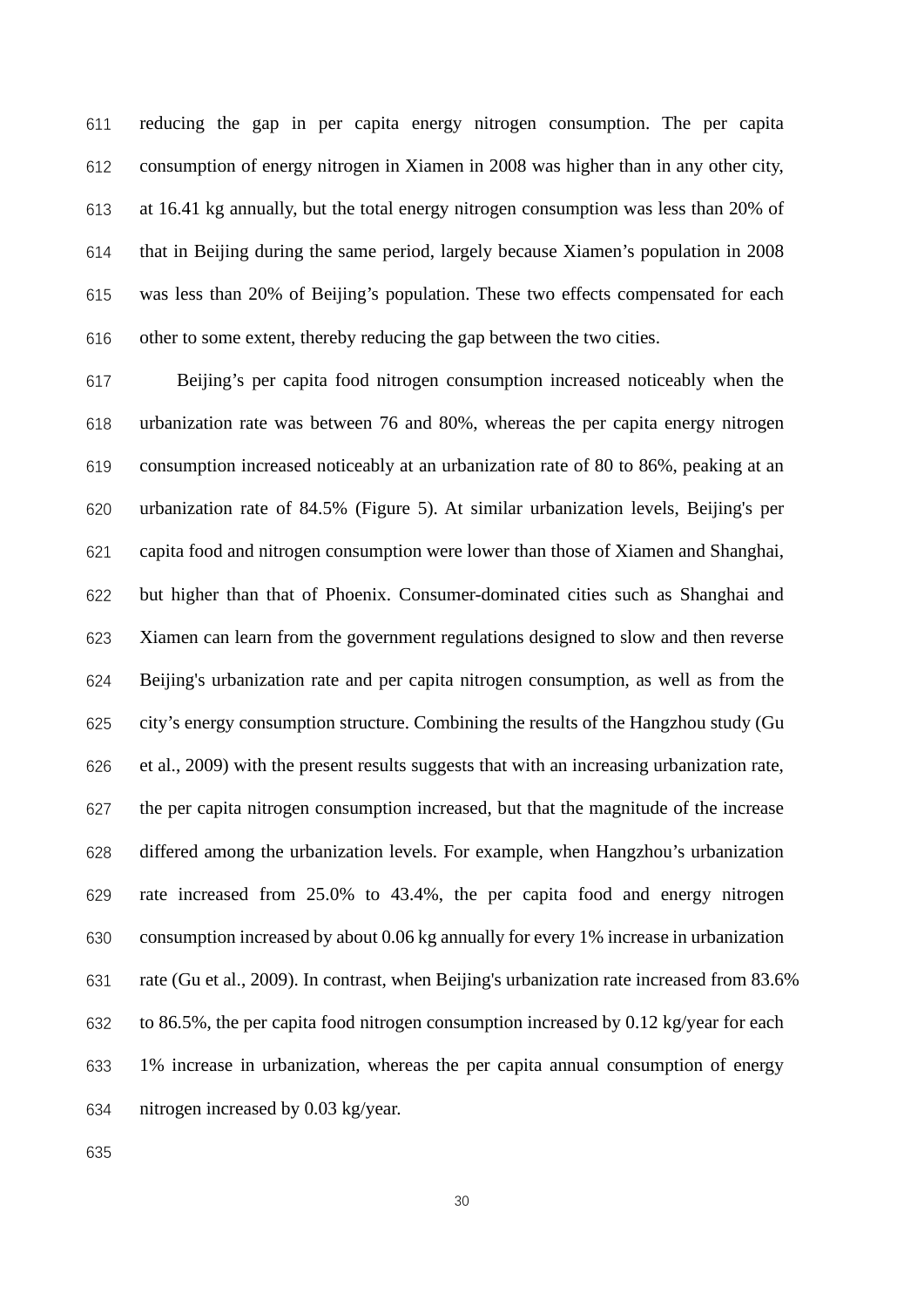

 **Fig. 5.** Comparison of (a) per capita food nitrogen and (b) energy nitrogen input in each city. Data and their sources are shown in Table 4.

 In previous research on the factors that influenced nitrogen consumption, analysis based on the LMDI method was divided into scale, structure, and intensity effects. The scale effects usually led to increased nitrogen consumption and emission (Liu et al., 2014). The economic scale factor was the main factor responsible for consumption and emission of anthropogenic reactive nitrogen, and the contribution was usually greater than 40% (Jia et al., 2017; Wang, 2017). This high proportion is determined by the economic development needs of these artificial systems. Our findings support these conclusions, as the scale effect always drove the growth of Beijing's anthropogenic nitrogen consumption (accounting for 5 to 12% of the total contribution). This is because we chose population as the size factor, and the economic scale was implicit in our choice of the per capita GDP factor. The per capita GDP was also the main factor (an intensity factor) driving the growth of Beijing's anthropogenic nitrogen consumption, accounting for more than 32% of the total during the study period.

 In addition, most studies suggested that technological effects (Ding et al., 2017) and intensity effects (Lei et al., 2012) inhibited the growth of nitrogen consumption and emission, whereas the material intensity factor in the present study also showed high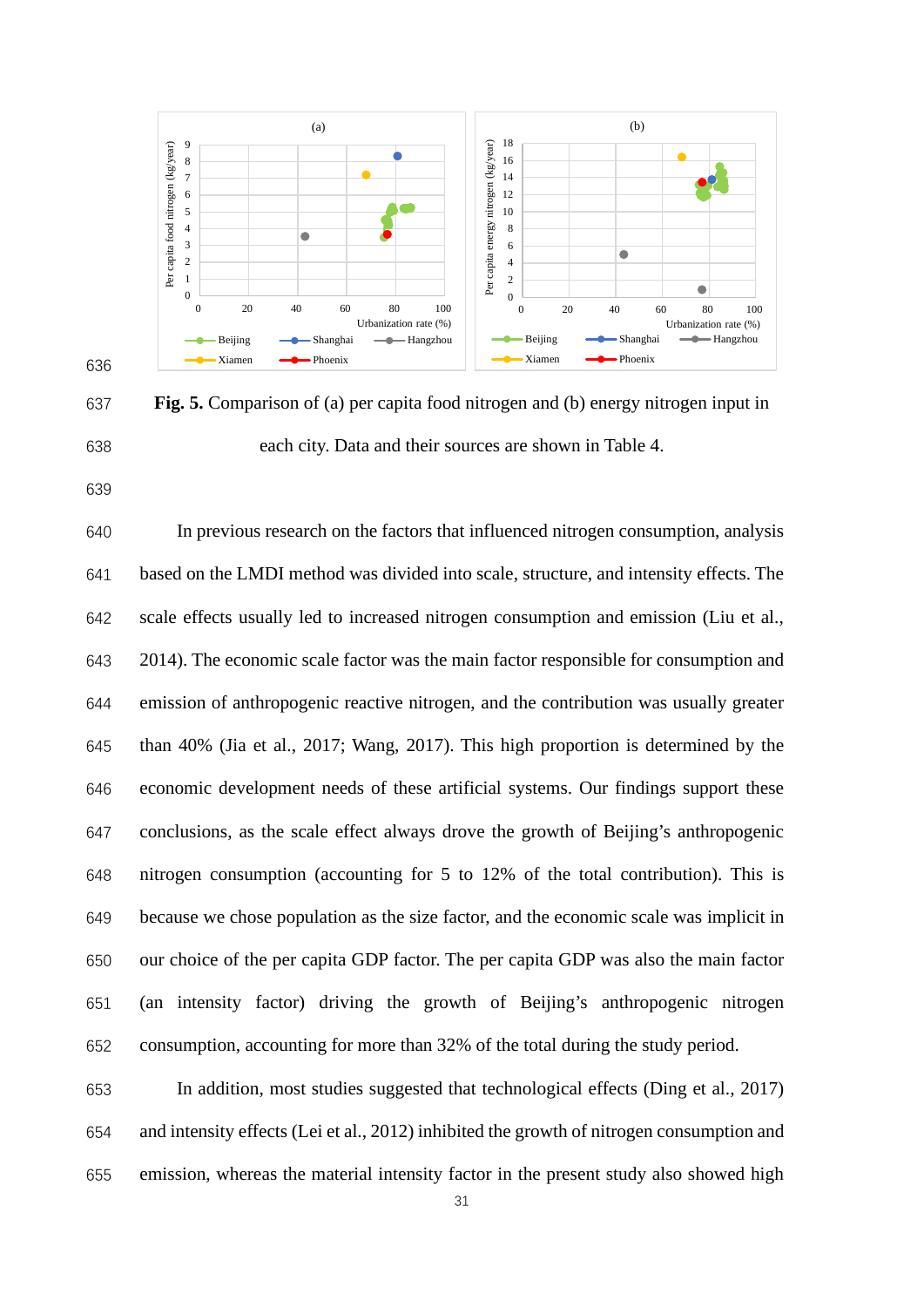inhibition, accounting for more than 20% of the total. The direction of structural effects in previous research was usually divided into phases in which the change either promoted or inhibited consumption of reactive nitrogen (Wang, 2017), whereas the industrial structural effect observed in the present study consistently inhibited the growth of Beijing's anthropogenic reactive nitrogen consumption. This has resulted from the government's adjustment of Beijing's industrial structure to create a shrinking proportion of industries with high nitrogen consumption. This approach may be unique to Beijing's political and cultural status and may not be possible in all cities.

 In view of the current situation of nitrogen consumption in Beijing and the main driving factors, our analysis suggests several possible policy recommendations. First, the government should continue its efforts to reduce the city's population and reduce the excessive resource consumption and environmental pollution caused by economic development. Because Beijing's government has realized the harm caused by the recent rapid population growth, and implemented a series of control measures, the city's population growth has slowed during the past 5 years, and the population's promotion of anthropogenic nitrogen consumption growth has decreased (Figure 4). For example, on 11 August 2016, Beijing implemented a points-based household registration system to further strengthen population control. However, since Beijing is China's capital and since the population is so high, it will be difficult to decrease the population. Therefore, we predict that population will continue to drive the growth of anthropogenic nitrogen consumption in Beijing for many years, although the strength of its promotion of nitrogen consumption will gradually decrease. Another future challenge is to scale up the recommendations for Beijing to a global population, if we want to gain control over nitrogen management.

In addition, in recent years, Beijing's attempts to develop a "circular" recycling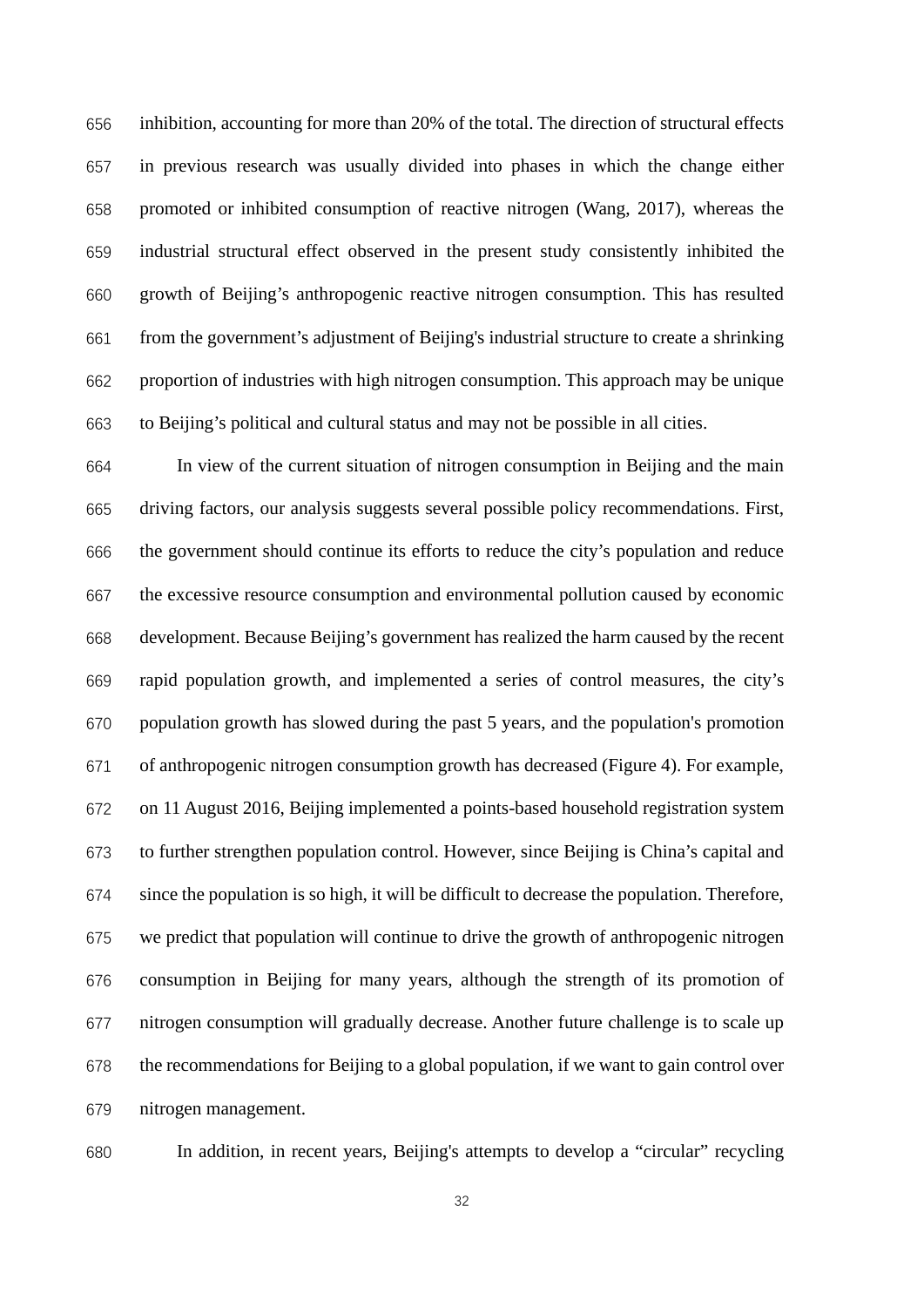economy and high-end tertiary industries have achieved good environmental benefits. The promotion of Beijing's anthropogenic nitrogen consumption by per capita GDP has weakened (Table 2, Figure 4). Therefore, it is necessary to adhere to the "3R" principle of a circular economy (reduce, reuse, recycle) and improve the material utilization efficiency to reduce anthropogenic nitrogen consumption and the associated nitrogen pollution. It is worth noting that in order to slow Beijing's economic development and reduce the population pressure on its environment, China's national government officially established the Xiong'an New Area on 1 April 2017. This area will support functions other than those related to national government. With the completion of this separate area of the capital region, we expect that the promotion of anthropogenic nitrogen consumption by per capita GDP and population will be greatly reduced. Therefore, accelerating the move of Beijing residents to the Xiong'an New Area will begin to mitigate the problem of nitrogen consumption in Beijing.

# **5. Conclusion**

 In this study, we used empirical coefficients to represent the nitrogen contents of the materials consumed by Beijing's urban system, and used statistical analysis to determine the quantities of these materials from 1995 to 2015. Multiplying the two values quantified Beijing's anthropogenic nitrogen consumption and let us analyze the changes of the consumption structure, thereby providing a deeper understanding of the city's consumption of anthropogenic reactive nitrogen. These results provide important data to support efforts to control the city's nitrogen consumption. The LMDI method let us quantify the magnitude and direction of the impact of the socioeconomic drivers on Beijing's total nitrogen consumption, and provided important decision variables to guide control measures for urban nitrogen consumption. For example, the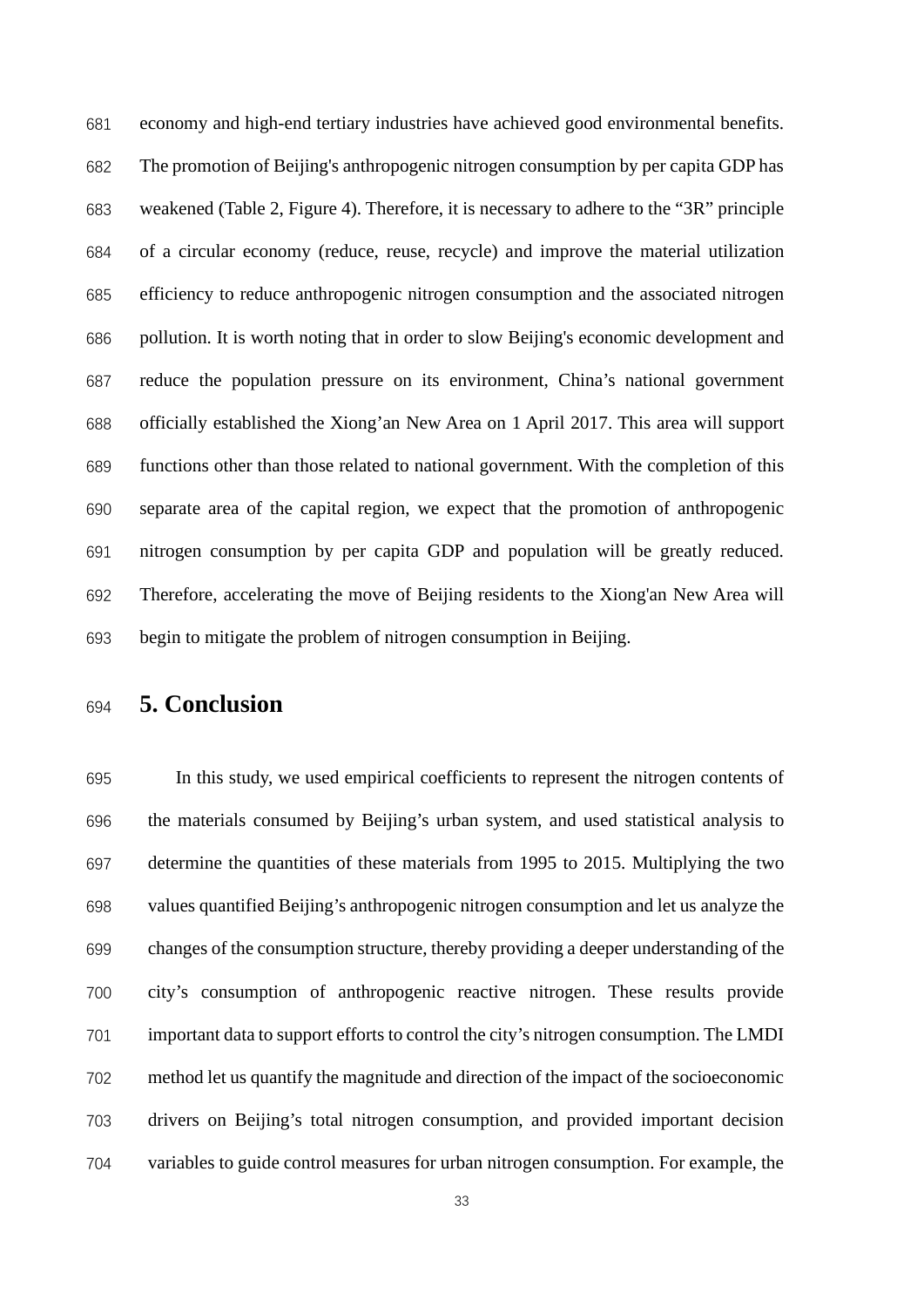government's decision to replace primary and secondary industries with tertiary industries greatly reduced the energy nitrogen consumption, and such forms of management could be applied in other cities with a high energy nitrogen consumption. Our results therefore demonstrate the usefulness of this method due to its ability to reflect the changing characteristics of urban nitrogen consumption and the impacts of human activities on this consumption. However, such efforts must be managed so that they do not only move a problem to a new location. The adage of "think globally, act locally" apply as we address nitrogen management at a global level. For example, inefficient older technologies should be replaced by newer and more efficient technologies that reduce nitrogen consumption and the associated pollution.

 We found that Beijing's anthropogenic nitrogen consumption increased steadily from 1995 to 2010, and then decreased steadily, mainly due to changes in consumption of energy nitrogen, food nitrogen, and inorganic fertilizer nitrogen. The changes in consumption of energy nitrogen, which accounted for more than 33% of the total throughout the study period, had the greatest impact on the total consumption. Food nitrogen continued to increase, reaching more than 20% of the total, whereas inorganic fertilizer nitrogen decreased below 20% of the total. Beijing's increasing per capita GDP greatly increased anthropogenic nitrogen consumption, accounting for more than 30% of the total, and the promotion effect of the material consumption structure decreased by two orders of magnitude, reaching only 0.02% by the end of the study period, whereas the inhibition that resulted from changes in the industrial structure remained greater than 15% of the total. The inhibitory effect of the material intensity on nitrogen consumption has been greater than 20% and continues to increase.

 There are still some shortcomings in our research. Due to data limitations, we used interpolation to estimate some missing data. The accuracy of the data also needs to be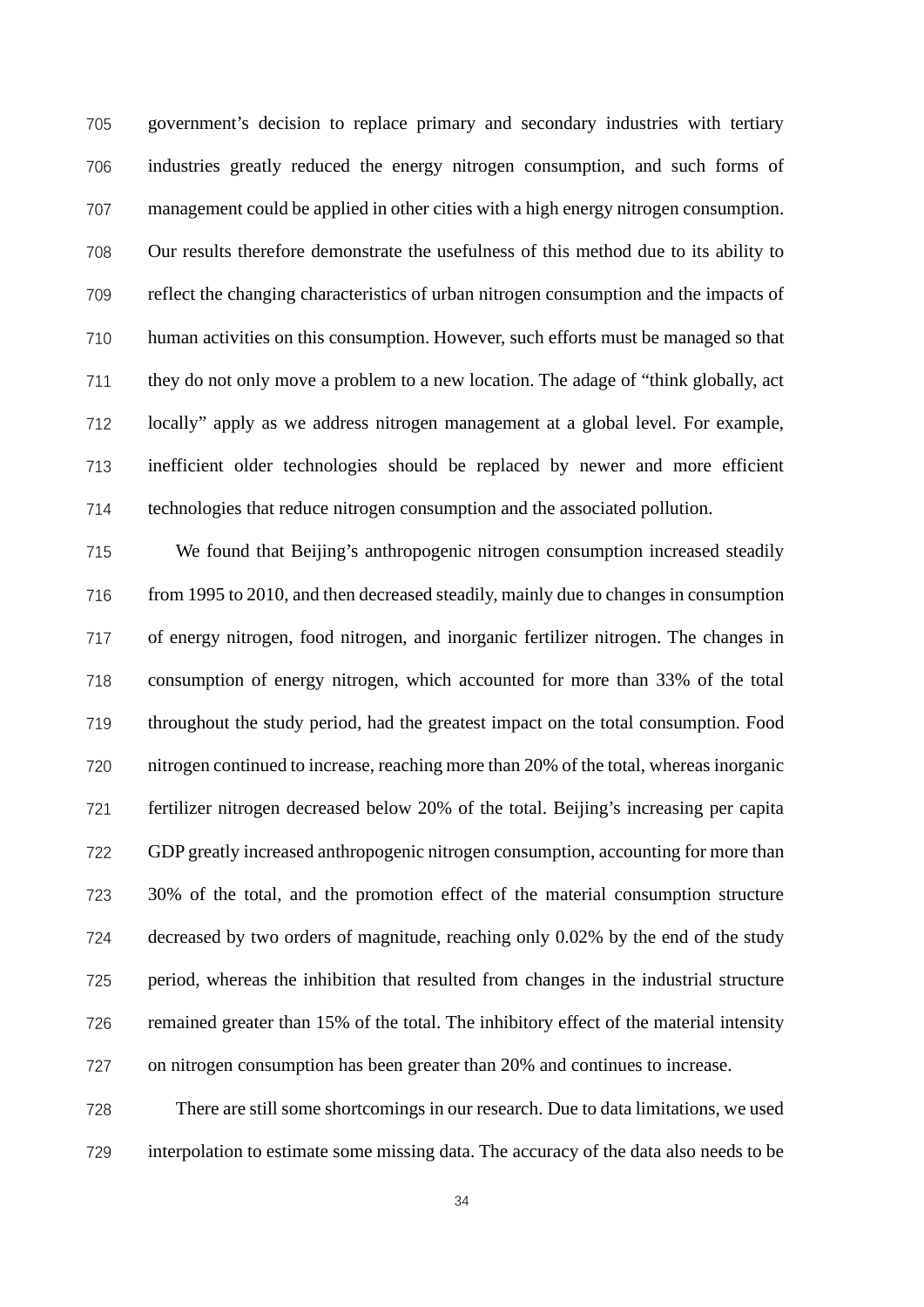improved. For example, the consumption of certain chemical substances in some years was not available. We estimated the anthropogenic nitrogen consumption for these missing chemical substances in combination with the proportion of population in Beijing. There is also inadequate data for the city's recycling system. If the actual chemical consumption data can be obtained through future empirical research, then the accuracy of the results will improve. In addition, in terms of our analysis of the factors that influence nitrogen consumption, our factor decomposition model considered only six factors for which comprehensive data were available. If more detailed data can be collected on additional factors, then the impact of factors such as the industrial structure could be refined to account for more industrial sectors and more types of nitrogen-containing materials, thereby providing finer resolution and deeper insights into the structural characteristics of each sector and each category of materials. This would let us establish a more detailed model that could be used to compare the development characteristics of various cities, thereby improving our ability to understand differences in the processes that drive urban ecological development. Given the importance and frequency with which such studies are being conducted, we also promote transparency and consistency of methods and data collection to make for easier comparison of the various case studies. This improved data would also provide greater support for efforts to identify industries with the greatest consumption of nitrogen so that efforts could be made to reduce their nitrogen consumption.

**Acknowledgments**

 This work was supported by the National Natural Science Foundation of China (no. 41871213), and by the Fund for Innovative Research Group of the National Natural Science Foundation of China (no. 51721093).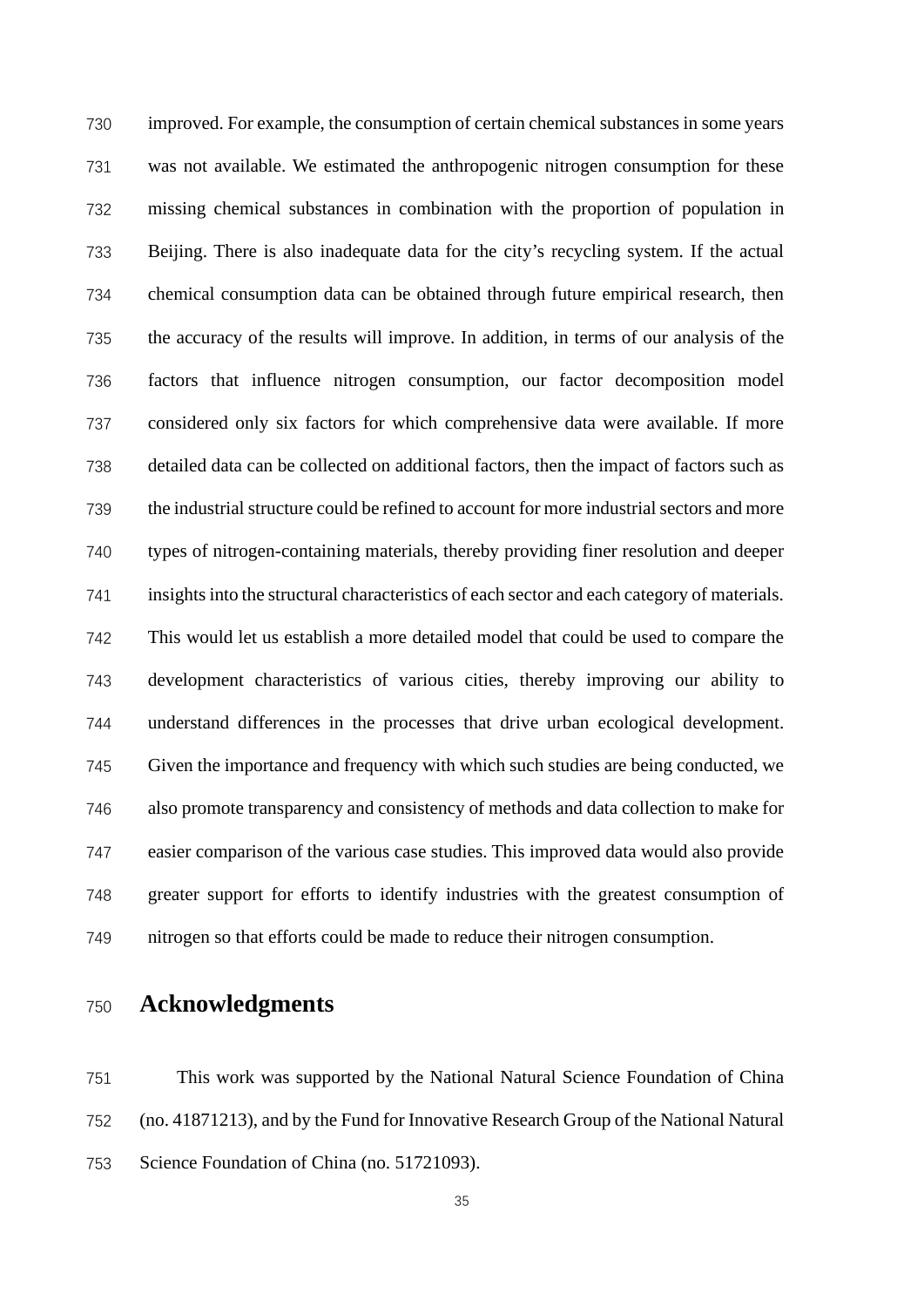# **References**

- Ang, B.W., 2004. Decomposition analysis for policymaking in energy: which is the preferred method? Energ. Policy 32, 1131–1139.
- Baker, L.A., Hope, D., Xu, Y., Edmonds, J., Lauver, L., 2001. Nitrogen balance for the Central Arizona–Phoenix (CAP) ecosystem. Ecosystems 4, 582–602.
- Billen, G., Barles, B., Chatzimpiros, P., Garnier, J., 2012. Grain, meat and vegetables to feed Paris: where did and do they come from? Localising Paris food supply areas from the eighteenth to the twenty-first century. Reg. Environ. Change 12, 325–335.
- Billen, G., Garnier, J., Lassaletta, L., 2013. The nitrogen cascade from agricultural soils to the sea: modelling nitrogen transfers at regional watershed and global scales. Philos. Trans. R. Soc. B368, 1621.
- Billen, G., Garnier, J., Mouchel, J. M., Silvestre, M., 2007. The Seine system: introduction to a multidisciplinary approach of the functioning of a regional river system. Sci. Total Environ. 375(1), 1-12.
- BMBS and NBS (Beijing Municipal Bureau of Statistics, National Bureau of Statistics Survey Office), 2016. Beijing Statistical Yearbook 1996–2016. China Statistics
- Press, Beijing (in Chinese).

Cui, S.H., Shi, Y.L., Groffman, P.M., Schlesinger, W.H., Zhu, Y.G., 2013. Centennial-

- scale analysis of the creation and fate of reactive nitrogen in China (1910–2010).
- Proceedings of the National Academy of Sciences of the USA, 110 (6), 2052-2057.
- Deng, M.H., Xie, Y.X., Xiong, Z.Q., 2007. Nitrogen budgets of the Yangtse delta region
- and their effect on the environment (in Chinese with English summary). Acta
- Scientiae Circumstantiae, 27(10), 1709-1716.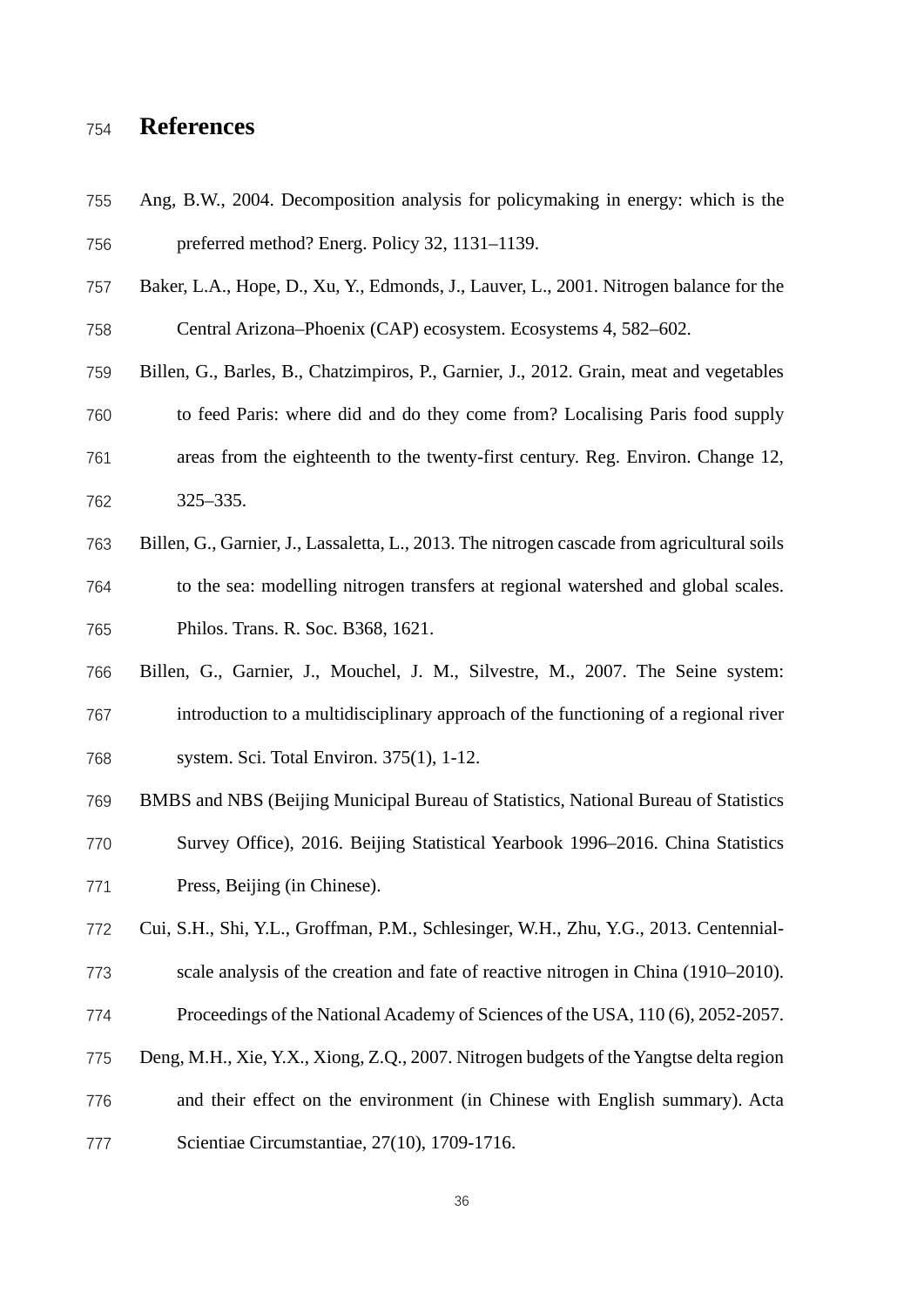- Ding, L., Liu, C., Chen, K.L., Huang, Y.L., Diao, B.D., 2017. Atmospheric pollution reduction effect and regional predicament: an empirical analysis based on the 780 Chinese provincial  $NO<sub>x</sub>$  emissions. J. Environ. Manage. 196, 178-187.
- EBCAIY (Editorial Board of China Animal Industry Yearbook), 2016. China Animal Industry Yearbook 1996-2016. China Agriculture Press, Beijing (in Chinese).
- EBCAIY (Editorial Board of China Animal Industry Yearbook), 2016. China Animal
- Industry Yearbook 1996-2016. China Agriculture Press, Beijing (in Chinese).
- Filoso, S., Martinelli, L.A., Howarth, R.W., Boyer, E.W., Dentener, F., 2006. Human activities changing the nitrogen cycle in Brazil. Biogeochemistry 79, 61-89.
- Forkes, J., 2007. Nitrogen balance for the urban food metabolism of Toronto, Canada. Resour. Conserv. Recy. 52, 74–94.
- Galloway, J.N., 1998. The global nitrogen cycle: changes and consequences. Environ. Pollut. 102, 15-24.
- Galloway, J.N., Cowling, E.B., 2002. Reactive nitrogen and the world: 200 years of change. AMBIO. 31(2), 64-71.
- Galloway, J.N., Dentener, F.J., Capone, D.G., Boyer, E.W., Howarth, R.W., Seitzinger,
- S.P., Asner, G.P., Cleveland, C.C., Green, P.A., Holland, E.A., Karl, D.M.,
- Michaels, A.F., Porter, J.H., Townsend, A.R., Vorosmarty, C.J., 2004. Nitrogen
- cycles: past, present, and future. Biogeochemistry 70, 153–226.
- Galloway, J.N., Theis T.L., Doering, O.C., 2015. Managing Nitrogen Pollution in the United States. Air & Waste Management Association 9: 6-11
- Galloway, J.N., Townsend, A.R., Erisman, J.W., Bekunda, M., Cai, Z.C., Freney, J.R.,
- Martinelli, L.A., Seitzinger, S.P., Sutton, M.A., 2008. Transformation of the
- nitrogen cycle: recent trends, questions, and potential solutions. Science 320, 889-
- 892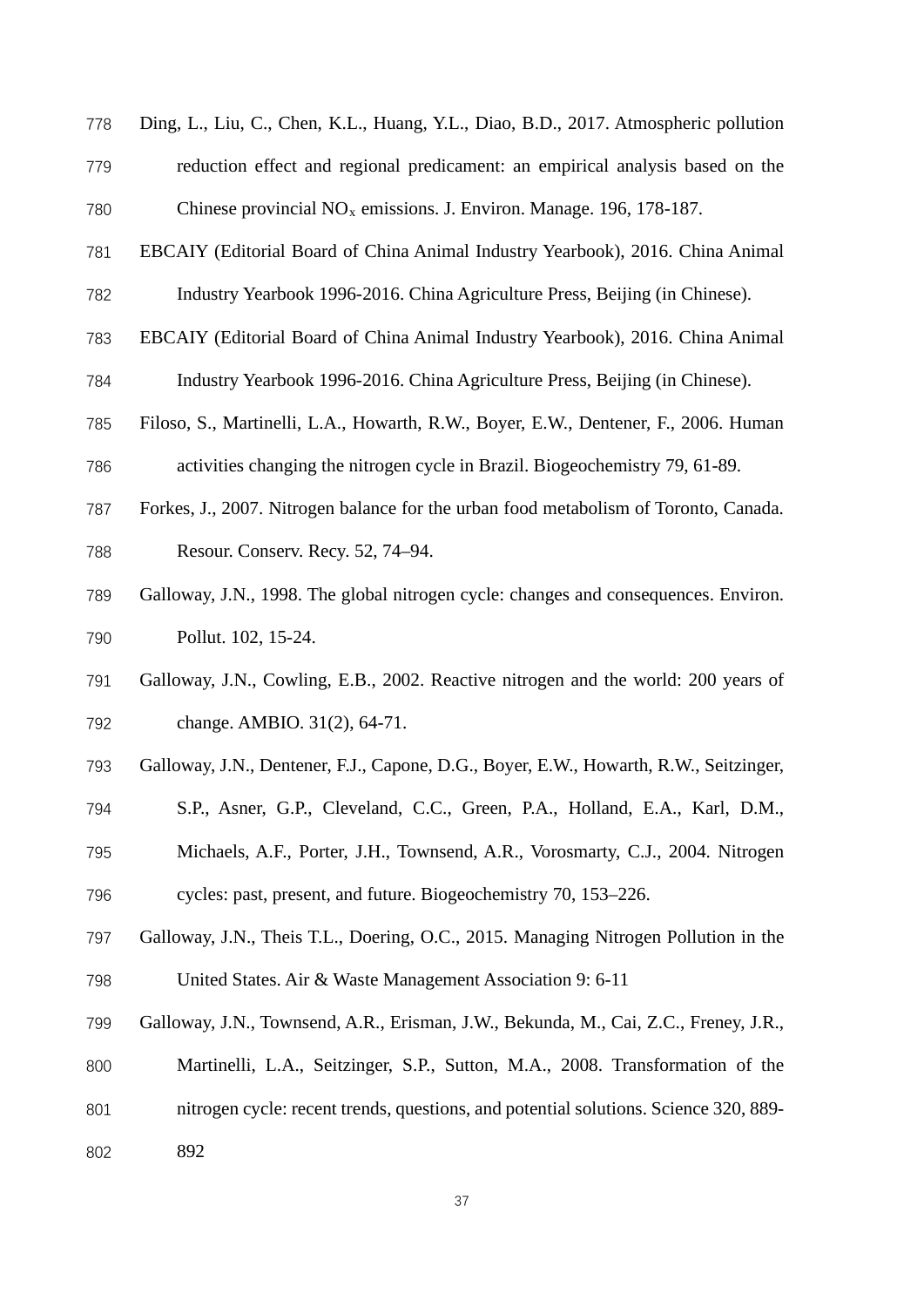| 803 | Gao, B., Huang, Y.F., Huang, W., Shi, Y.L., Bai, X.M., Cui, S.H., 2018. Driving forces |
|-----|----------------------------------------------------------------------------------------|
| 804 | and impacts of food system nitrogen flows in China, 1990 to 2012. Sci. Total           |
| 805 | Environ. 610-611, 430-441.                                                             |

- Gao, C.K., Gao, W.G., Song, K.H., Na, H.M., Tian, F., Zhang, S.B., 2019. Spatial and temporal dynamics of air-pollutant emission inventory of steel industry in China: A bottom-up approach. Resour. Conserv. Recy. 143, 184-200
- Gao, W., Guo, H.C., Hou, X.K., 2014a. Evaluating City-Scale Net Anthropogenic Nitrogen Input (NANI) in Mainland China (in Chinese with English summary). Acta Scientiarum Naturalium Universitatis Pekinensis, 50(5), 951-959
- Gao, W., Howarth, R.W., Hong, B., 2014b. Estimating net anthropogenic nitrogen inputs (NANI) in the Lake Dianchi basin of China. Biogeosciences 11(16), 4577- 4586.
- Gu, B.J., 2011. Human–Natural Cycle of Natural Coupling System--A Case Study of China, Ph.D. Thesis. Zhejiang University, Zhejiang, China (in Chinese).
- Gu, B.J., Chang, J., Ge, Y., Ge, H., Yuan, C., 2009. Anthropogenic modification of the
- nitrogen cycling within the Greater Hangzhou Area system, China. Ecol. Appl. 19, 974-988.
- Gu, B.J., Dong, X.L., Peng, C.H., Luo, W.D., Chang, J., Ge, Y., 2012. The long-term impact of urbanization on nitrogen patterns and dynamics in Shanghai, China. Environ. Pollut. 171, 30-37.
- HMBS (Hangzhou Municipal Bureau of Statistics), 2016. Hangzhou Statistical Yearbook 1996–2016. China Statistics Press, Hangzhou (in Chinese).
- Huang, W., Cui, S.H., Yu, Y., Gao, B., Bai, X.M., 2016. Urban nitrogen metabolism in Xiamen City, China. p.1-5 In: Cameron Gourley (ed.). Proceedings of the 2016 International Nitrogen Initiative Conference, "Solutions to improve nitrogen use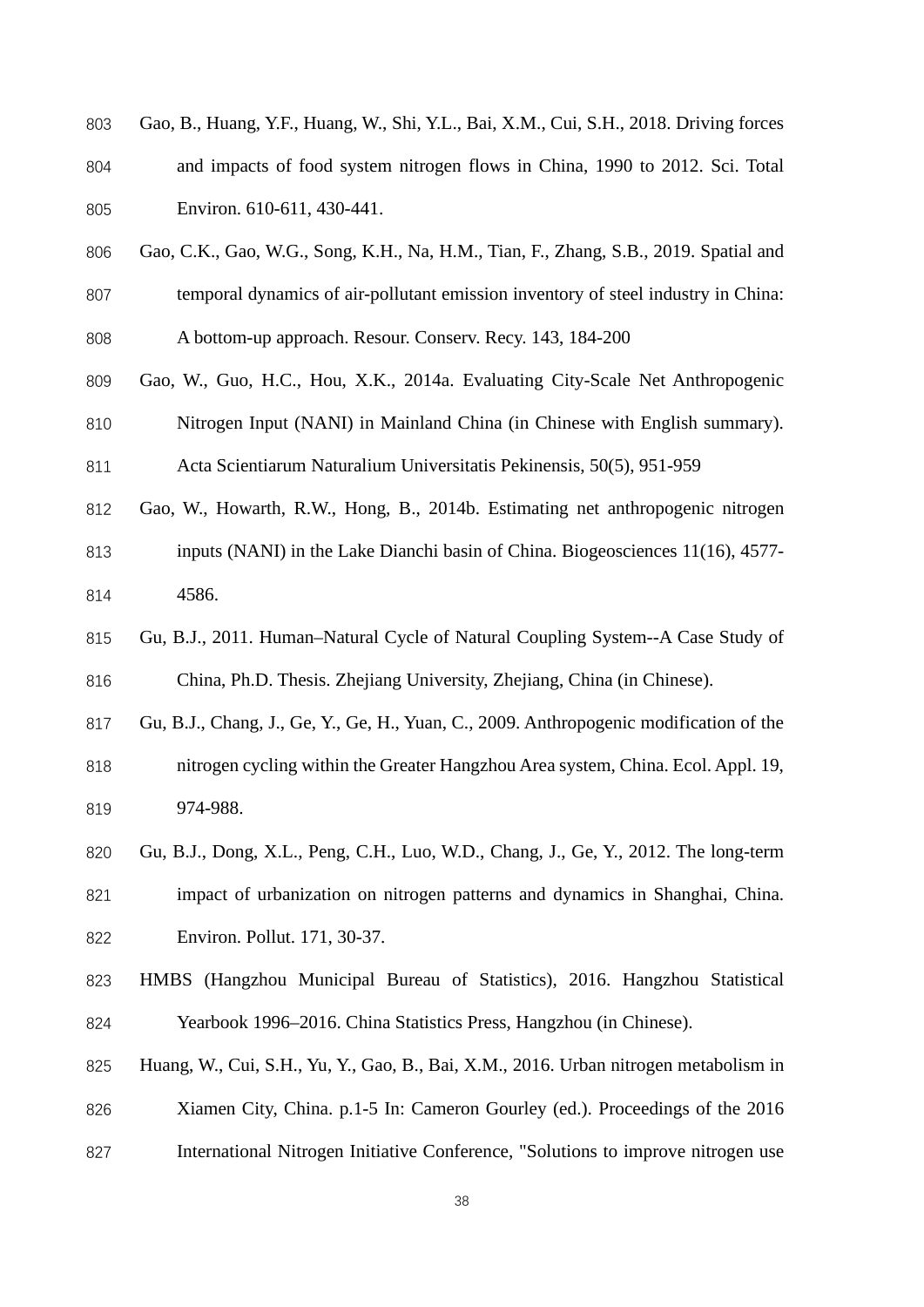| 828 |  | efficiency for the world", $4 - 8$ December 2016, Melbourne, Australia. |  |  |  |  |  |
|-----|--|-------------------------------------------------------------------------|--|--|--|--|--|
|-----|--|-------------------------------------------------------------------------|--|--|--|--|--|

- Jia, J.S., Jian, H.Y., Xie, D.M., Gu, Z.Y., Chen, C.D., 2017. Multi-perspectives' 830 comparisons and mitigating implications for the COD and  $NH<sub>3</sub>$ -N discharges into the wastewater from the industrial sector of China. Water-sui 9(3), 1-18.
- Jordan, T. E., Weller, D. E., 1996. Human contributions to terrestrial nitrogen flux. BioScience 46(9), 655-664.
- 834 Kato, N., Akimoto, H., 1992. Anthropogenic emissions of  $SO_2$  and  $NO_x$  in Asia— emission inventories. Atmos. Environ. A–General, 26, 2997–3017.
- Kaye, J.P., Groffman, P.M., Grimm, N.B., Baker, L.A., Pouyat, R.V., 2006. A distinct urban biogeochemistry? Trends Ecol. Evol. 21, 192-199.
- Keeney, D.R., 1979. A mass balance of nitrogen in Wisconsin. Transactions of the Wisconsin Academy of Sciences, Arts, and Letters 67, 95-102.
- Lei, H.J., Li, C.J., Xia, X.F., Xi, B.D., 2012. Decomposing the influencing factors of China's industrial wastewater discharges using LMDI I method (in Chinese with English summary). Advances in Environmental Science and Engineering 518-523, 2089-2098.
- 
- Li, C.J., Lei, H.J., Pan, C.Z., Ding, A.Z., Yan, Z.H., Cui, S.C., 2012. Decomposing the influencing factors of COD and NH4-N discharged in industrial water environment (in Chinese with English summary). Journal of Beijing Normal University (Natural Science) 48(5), 476-482.
- Liu, C., Fei, J.L., Hayashi, Y., Yasunari, T., 2014. Socioeconomic driving factors of nitrogen load from food consumption and preventive measures. AMBIO 43(5), 625-633.
- Luo, Z.B., Hu, S.Y., Chen, D.J., Zhu, B., 2018. From production to consumption: a coupled human−environmental nitrogen flow analysis in China. Environ. Sci.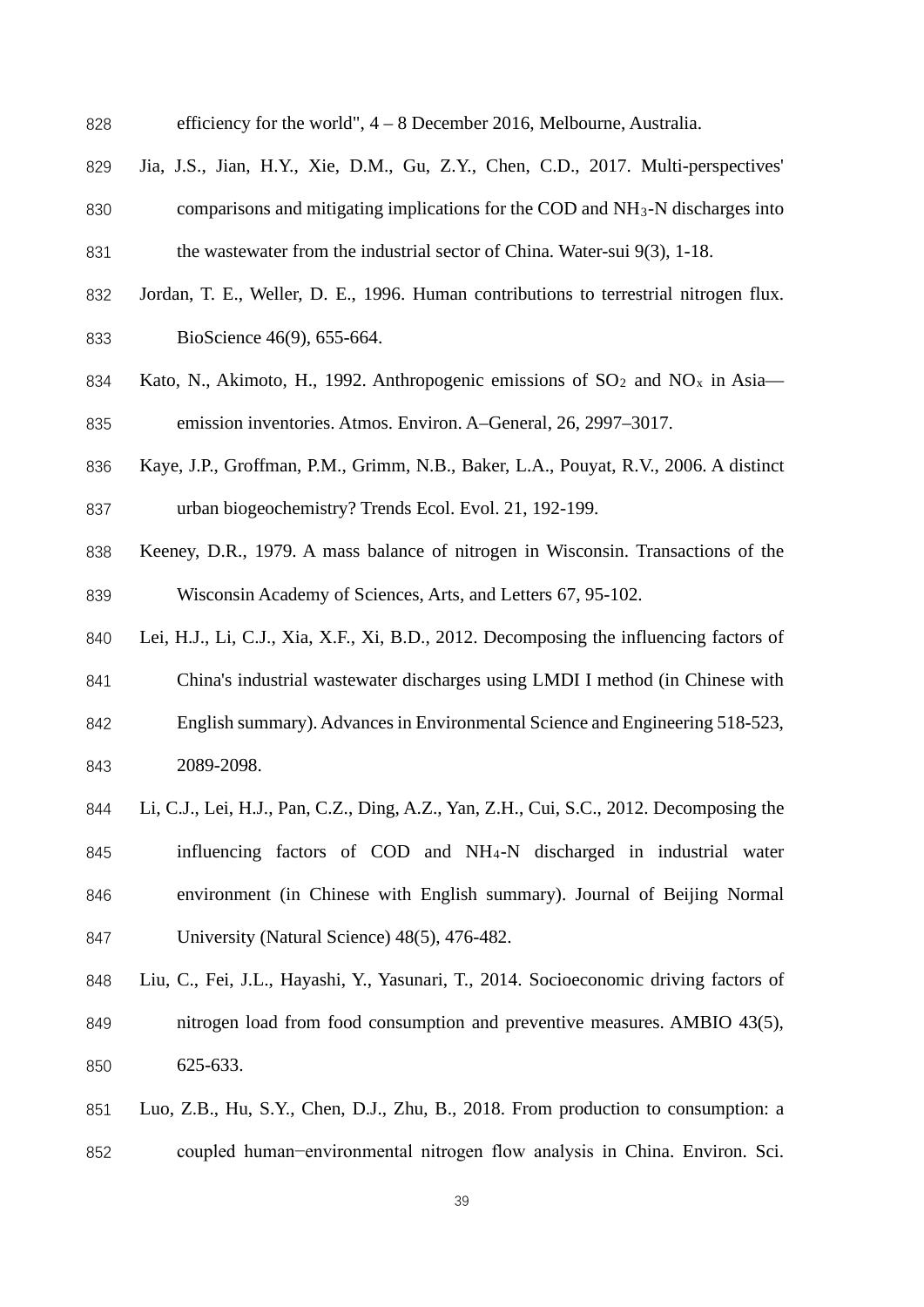- Technol. 52, 2025−2035
- Ma, L., Ma, W.Q., Velthof, G.L., 2010. Modeling nutrient flows in the food chain of China. J. Environ. Qual. 39(4), 1279-1289.
- MAC (Ministry of Agriculture), 2016. China Agriculture Statistical Report. China Agriculture Press, Beijing (in Chinese)
- NBS and MEP (National Bureau of Statistics, Ministry of Environmental Protection),
- 2016. China Statistical Yearbook on the Environment 1996-2016. China Statistics Press, Beijing (in Chinese).
- NBSC (National Bureau of Statistics Department of Energy Statistics), 2016a. China Energy Statistical Yearbook 1996-2016. China Statistics Press, Beijing (in Chinese).
- NBSC (National Bureau of Statistics Department of Industry Statistics), 2016b. China Industry Economy Statistical Yearbook 1996-2016. China Statistics Press, Beijing (in Chinese).
- NBSC (National Bureau of Statistics Department of Rural Social Economic Investigation), 2016c. China Rural Statistics Yearbook 1996-2016. China Statistics Press, Beijing (in Chinese).
- NBSC (National Bureau of Statistics of China), 2016d. China Statistical Yearbook 1996-2016. China Statistics Press, Beijing (in Chinese).
- Pang, J., Shi, Y.C., Hu, T., Yan, Y.N., Liang, L.N., 2013. Structural decomposition analysis of pollutants emission change embodied in exports of China (in Chinese with English summary). China Environmental Science, 33(12), 2274-2285.
- Ti, C.P., Pan, J.J., Xia, Y.Q., Yan, X.Y., 2012. A nitrogen budget of mainland China with spatial and temporal variation. Biogeochemistry 108, 381–394.
- UN-DEAS, 2015. World Urbanization Prospects: the 2014 Revision. United Nations,